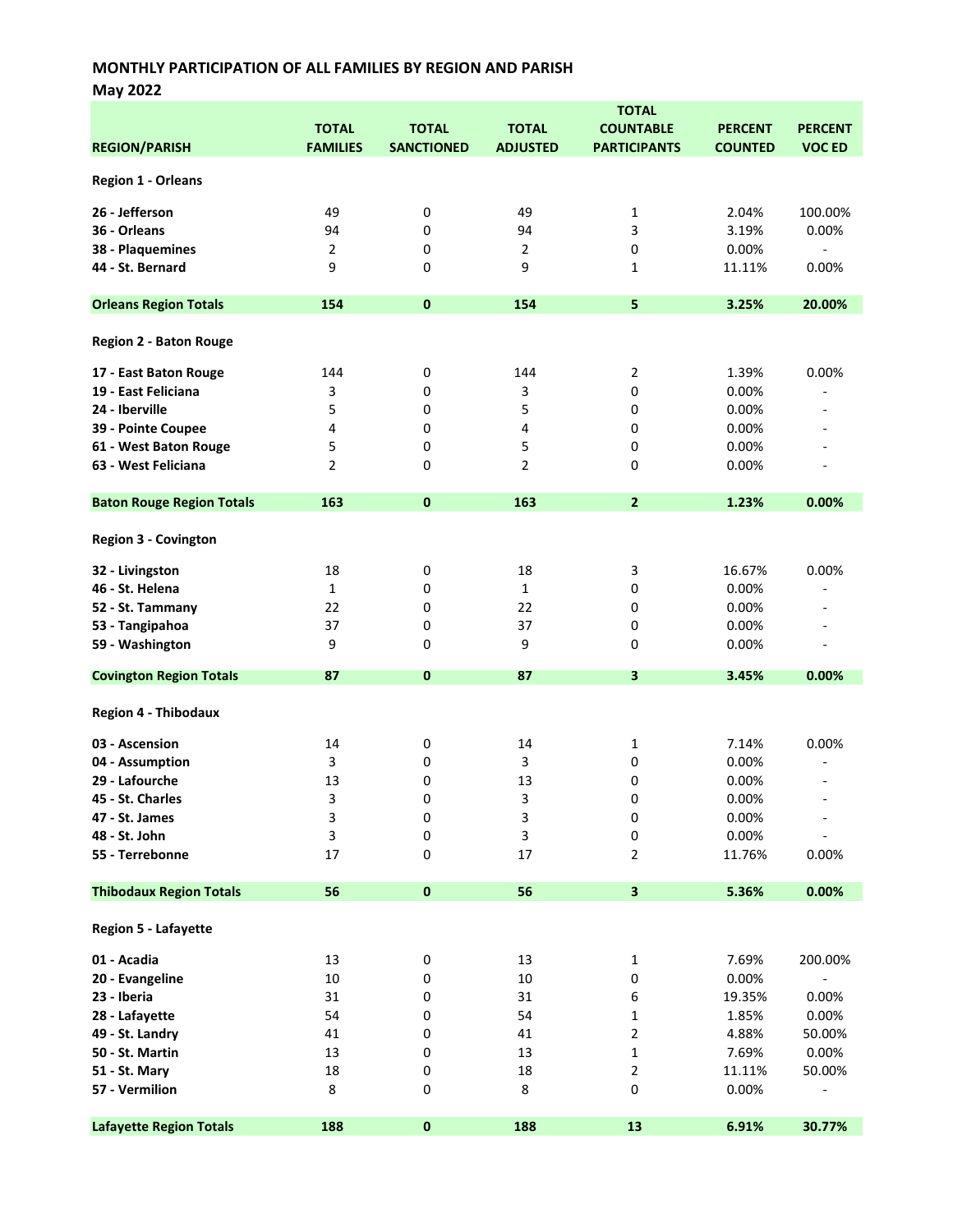May 2022

|                                   |                 |                   |                         | <b>TOTAL</b>            |                          |                          |
|-----------------------------------|-----------------|-------------------|-------------------------|-------------------------|--------------------------|--------------------------|
|                                   | <b>TOTAL</b>    | <b>TOTAL</b>      | <b>TOTAL</b>            | <b>COUNTABLE</b>        | <b>PERCENT</b>           | <b>PERCENT</b>           |
| <b>REGION/PARISH</b>              | <b>FAMILIES</b> | <b>SANCTIONED</b> | <b>ADJUSTED</b>         | <b>PARTICIPANTS</b>     | <b>COUNTED</b>           | <b>VOC ED</b>            |
|                                   |                 |                   |                         |                         |                          |                          |
| Region 6 - Lake Charles           |                 |                   |                         |                         |                          |                          |
|                                   |                 |                   |                         |                         |                          |                          |
| 02 - Allen                        | 5               | 0                 | 5                       | 1                       | 20.00%                   | 0.00%                    |
| 06 - Beauregard                   | 6               | 0                 | 6                       | $\pmb{0}$               | 0.00%                    | $\blacksquare$           |
| 10 - Calcasieu                    | 29              | 0                 | 29                      | 1                       | 3.45%                    | 0.00%                    |
| 12 - Cameron                      | 0               | 0                 |                         | $\pmb{0}$               | $\overline{a}$           | $\overline{\phantom{a}}$ |
|                                   |                 |                   | 0                       |                         |                          |                          |
| 27 - Jefferson Davis              | 5               | 0                 | 5                       | 1                       | 20.00%                   | 100.00%                  |
|                                   |                 |                   |                         |                         |                          |                          |
| <b>Lake Charles Region Totals</b> | 45              | $\pmb{0}$         | 45                      | $\overline{\mathbf{3}}$ | 6.67%                    | 33.33%                   |
|                                   |                 |                   |                         |                         |                          |                          |
| Region 7 - Alexandria             |                 |                   |                         |                         |                          |                          |
|                                   |                 |                   |                         |                         |                          |                          |
| 05 - Avoyelles                    | 15              | 0                 | 15                      | 0                       | 0.00%                    |                          |
| 13 - Catahoula                    | 0               | 0                 | $\pmb{0}$               | 0                       |                          |                          |
| 15 - Concordia                    | 4               | 0                 | 4                       | 0                       | 0.00%                    |                          |
| 22 - Grant                        | 5               | 0                 | 5                       | 0                       | 0.00%                    |                          |
| 30 - Lasalle                      | 3               | 0                 | 3                       | 0                       | 0.00%                    |                          |
| 40 - Rapides                      | 29              | 0                 | 29                      | 0                       | 0.00%                    |                          |
| 58 - Vernon                       | 3               | 0                 | 3                       | 0                       | 0.00%                    |                          |
| 64 - Winn                         | $\mathbf{1}$    | 0                 | 1                       | 0                       | 0.00%                    |                          |
|                                   |                 |                   |                         |                         |                          |                          |
| <b>Alexandria Region Totals</b>   | 60              | $\pmb{0}$         | 60                      | $\mathbf 0$             | 0.00%                    | ٠                        |
|                                   |                 |                   |                         |                         |                          |                          |
|                                   |                 |                   |                         |                         |                          |                          |
| <b>Region 8 - Shreveport</b>      |                 |                   |                         |                         |                          |                          |
| 08 - Bossier                      | 15              | 0                 | 15                      | $\pmb{0}$               | 0.00%                    |                          |
| 09 - Caddo                        | 82              | 0                 | 82                      | 5                       | 6.10%                    | 40.00%                   |
| 16 - DeSoto                       | 3               | 0                 | $\mathbf{3}$            |                         | 0.00%                    | $\overline{\phantom{0}}$ |
|                                   |                 |                   |                         | 0                       |                          |                          |
| 35 - Natchitoches                 | 13              | 0                 | 13                      | 3                       | 23.08%                   | 66.67%                   |
| 41 - Red River                    | 0               | 0                 | 0                       | 0                       | $\overline{\phantom{a}}$ | $\overline{\phantom{a}}$ |
| 43 - Sabine                       | 4               | 0                 | 4                       | 0                       | 0.00%                    | $\overline{\phantom{a}}$ |
| 60 - Webster                      | 8               | 0                 | 8                       | 1                       | 12.50%                   | 0.00%                    |
|                                   |                 |                   |                         |                         |                          |                          |
| <b>Shreveport Region Totals</b>   | 126             | $\pmb{0}$         | 126                     | 9                       | 7.14%                    | 44.44%                   |
|                                   |                 |                   |                         |                         |                          |                          |
| Region 9 - Monroe                 |                 |                   |                         |                         |                          |                          |
|                                   |                 |                   |                         |                         |                          |                          |
| 07 - Bienville                    | 4               | 0                 | 4                       | $\pmb{0}$               | 0.00%                    |                          |
| 11 - Caldwell                     | 3               | 0                 | 3                       | 0                       | 0.00%                    |                          |
| 18 - East Carroll                 | 0               | 0                 | 0                       | 0                       | $\blacksquare$           |                          |
| 21 - Franklin                     | 4               | $\pmb{0}$         | 4                       | 0                       | 0.00%                    |                          |
| 25 - Jackson                      | 4               | 0                 | 4                       | 0                       | 0.00%                    |                          |
| 31 - Lincoln                      | 14              | 0                 | 14                      | 0                       | 0.00%                    |                          |
| 33 - Madison                      | 6               | 0                 | 6                       | 0                       | 0.00%                    |                          |
| 34 - Morehouse                    | 14              | 0                 | 14                      | 0                       | 0.00%                    |                          |
| 37 - Ouachita                     | 78              | 0                 | 78                      | 2                       | 2.56%                    | 0.00%                    |
| 42 - Richland                     | 6               | 0                 | 6                       | 0                       | 0.00%                    |                          |
|                                   |                 |                   |                         |                         |                          |                          |
| 54 - Tensas                       | 2               | 0                 | $\mathbf 2$             | 0                       | 0.00%                    |                          |
| 56 - Union                        | 2               | 0                 | $\overline{\mathbf{c}}$ | 0                       | 0.00%                    |                          |
| 62 - West Carroll                 | 5               | 0                 | 5                       | 0                       | 0.00%                    |                          |
|                                   |                 |                   |                         |                         |                          |                          |
| <b>Monroe Region Totals</b>       | 142             | $\pmb{0}$         | 142                     | $\overline{\mathbf{2}}$ | 1.41%                    | 0.00%                    |
|                                   |                 |                   |                         |                         |                          |                          |
| <b>Others</b>                     | 20              | $\pmb{0}$         | 20                      | $\mathbf{1}$            | 5.00%                    | 0.00%                    |
|                                   |                 |                   |                         |                         |                          |                          |
| <b>STATE</b>                      | 1,041           | $\pmb{0}$         | 1,041                   | 41                      | 3.94%                    | 24.39%                   |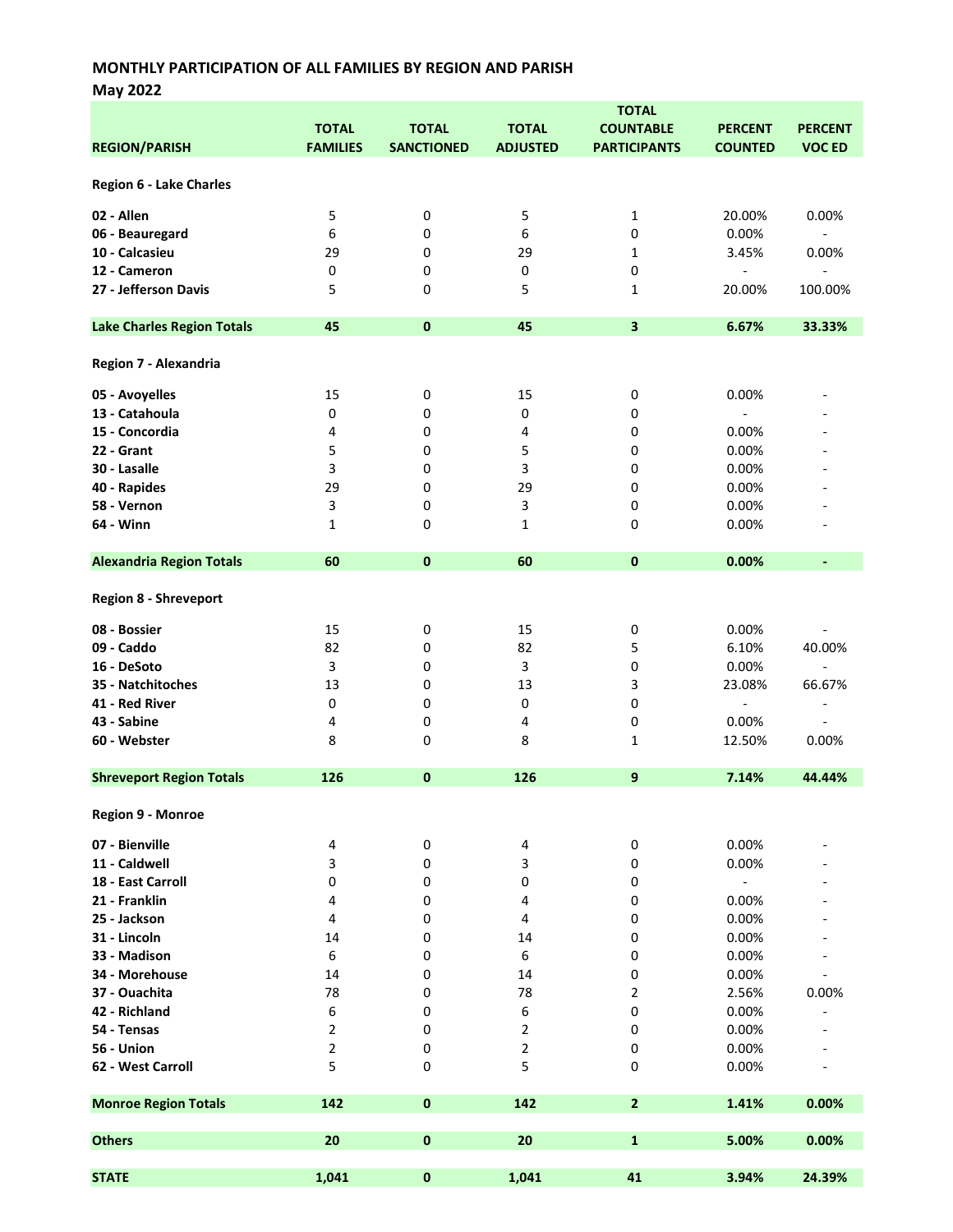April 2022

|                                  | <b>TOTAL</b>    |                   |                 |                         |                |                          |  |
|----------------------------------|-----------------|-------------------|-----------------|-------------------------|----------------|--------------------------|--|
|                                  | <b>TOTAL</b>    | <b>TOTAL</b>      | <b>TOTAL</b>    | <b>COUNTABLE</b>        | <b>PERCENT</b> | <b>PERCENT</b>           |  |
| <b>REGION/PARISH</b>             | <b>FAMILIES</b> | <b>SANCTIONED</b> | <b>ADJUSTED</b> | <b>PARTICIPANTS</b>     | <b>COUNTED</b> | <b>VOC ED</b>            |  |
|                                  |                 |                   |                 |                         |                |                          |  |
| <b>Region 1 - Orleans</b>        |                 |                   |                 |                         |                |                          |  |
| 26 - Jefferson                   | 47              | 0                 | 47              | $\mathbf{1}$            | 2.13%          | 100.00%                  |  |
| 36 - Orleans                     | 91              | 0                 | 91              | 0                       | 0.00%          |                          |  |
| 38 - Plaquemines                 | 3               | 0                 | 3               | 0                       | 0.00%          |                          |  |
|                                  |                 |                   |                 |                         |                |                          |  |
| 44 - St. Bernard                 | 7               | 0                 | 7               | 0                       | 0.00%          | $\overline{\phantom{a}}$ |  |
|                                  |                 |                   |                 |                         |                |                          |  |
| <b>Orleans Region Totals</b>     | 148             | $\bf{0}$          | 148             | $\mathbf{1}$            | 0.68%          | 100.00%                  |  |
| <b>Region 2 - Baton Rouge</b>    |                 |                   |                 |                         |                |                          |  |
| 17 - East Baton Rouge            | 122             | 0                 | 122             | 5                       | 4.10%          | 20.00%                   |  |
| 19 - East Feliciana              | 1               | 0                 | 1               | 0                       | 0.00%          |                          |  |
|                                  |                 |                   |                 |                         |                |                          |  |
| 24 - Iberville                   | 5               | 0                 | 5               | 0                       | 0.00%          |                          |  |
| 39 - Pointe Coupee               | 3               | 0                 | 3               | 0                       | 0.00%          |                          |  |
| 61 - West Baton Rouge            | 5               | 0                 | 5               | 0                       | 0.00%          |                          |  |
| 63 - West Feliciana              | 2               | 0                 | 2               | 0                       | 0.00%          |                          |  |
|                                  |                 |                   |                 |                         |                |                          |  |
| <b>Baton Rouge Region Totals</b> | 138             | $\mathbf{0}$      | 138             | 5                       | 3.62%          | 20.00%                   |  |
|                                  |                 |                   |                 |                         |                |                          |  |
| <b>Region 3 - Covington</b>      |                 |                   |                 |                         |                |                          |  |
| 32 - Livingston                  | 16              | 0                 | 16              | 1                       | 6.25%          | 0.00%                    |  |
| 46 - St. Helena                  | $\mathbf{1}$    | 0                 | 1               | 0                       | 0.00%          | $\overline{a}$           |  |
| 52 - St. Tammany                 | 19              | 0                 | 19              | 0                       | 0.00%          |                          |  |
| 53 - Tangipahoa                  | 33              | 0                 | 33              | 0                       | 0.00%          |                          |  |
|                                  |                 |                   |                 |                         |                |                          |  |
| 59 - Washington                  | 6               | 0                 | 6               | 0                       | 0.00%          | $\overline{a}$           |  |
| <b>Covington Region Totals</b>   | 75              | $\mathbf 0$       | 75              | 1                       | 1.33%          | 0.00%                    |  |
| <b>Region 4 - Thibodaux</b>      |                 |                   |                 |                         |                |                          |  |
|                                  | 12              |                   | 12              |                         | 0.00%          |                          |  |
| 03 - Ascension                   |                 | 0                 |                 | 0                       |                |                          |  |
| 04 - Assumption                  | $\overline{2}$  | 0                 | 2               | 0                       | 0.00%          |                          |  |
| 29 - Lafourche                   | 10              | 0                 | 10              | 0                       | 0.00%          |                          |  |
| 45 - St. Charles                 | 5               | 0                 | 5               | 0                       | 0.00%          |                          |  |
| 47 - St. James                   | 3               | 0                 | 3               | $\mathbf{1}$            | 33.33%         | 300.00%                  |  |
| 48 - St. John                    | 5               | 0                 | 5               | $\mathbf{1}$            | 20.00%         | 0.00%                    |  |
| 55 - Terrebonne                  | 16              | 0                 | 16              | 1                       | 6.25%          | 0.00%                    |  |
|                                  |                 |                   |                 |                         |                |                          |  |
| <b>Thibodaux Region Totals</b>   | 53              | $\pmb{0}$         | 53              | $\overline{\mathbf{3}}$ | 5.66%          | 100.00%                  |  |
| Region 5 - Lafayette             |                 |                   |                 |                         |                |                          |  |
| 01 - Acadia                      | 13              | 0                 | 13              | 0                       | 0.00%          |                          |  |
|                                  | 10              |                   | $10\,$          |                         |                |                          |  |
| 20 - Evangeline                  |                 | 0                 |                 | 0                       | 0.00%          |                          |  |
| 23 - Iberia                      | 30              | 0                 | 30              | 3                       | 10.00%         | 0.00%                    |  |
| 28 - Lafayette                   | 53              | 0                 | 53              | 2                       | 3.77%          | 0.00%                    |  |
| 49 - St. Landry                  | 36              | 0                 | 36              | 3                       | 8.33%          | 0.00%                    |  |
| 50 - St. Martin                  | 11              | 0                 | 11              | $\mathbf{1}$            | 9.09%          | 0.00%                    |  |
| 51 - St. Mary                    | 15              | 0                 | 15              | $\mathbf{1}$            | 6.67%          | 0.00%                    |  |
| 57 - Vermilion                   | 6               | 0                 | 6               | 0                       | 0.00%          |                          |  |
|                                  |                 |                   |                 |                         |                |                          |  |
| <b>Lafayette Region Totals</b>   | 174             | $\pmb{0}$         | 174             | 10                      | 5.75%          | 0.00%                    |  |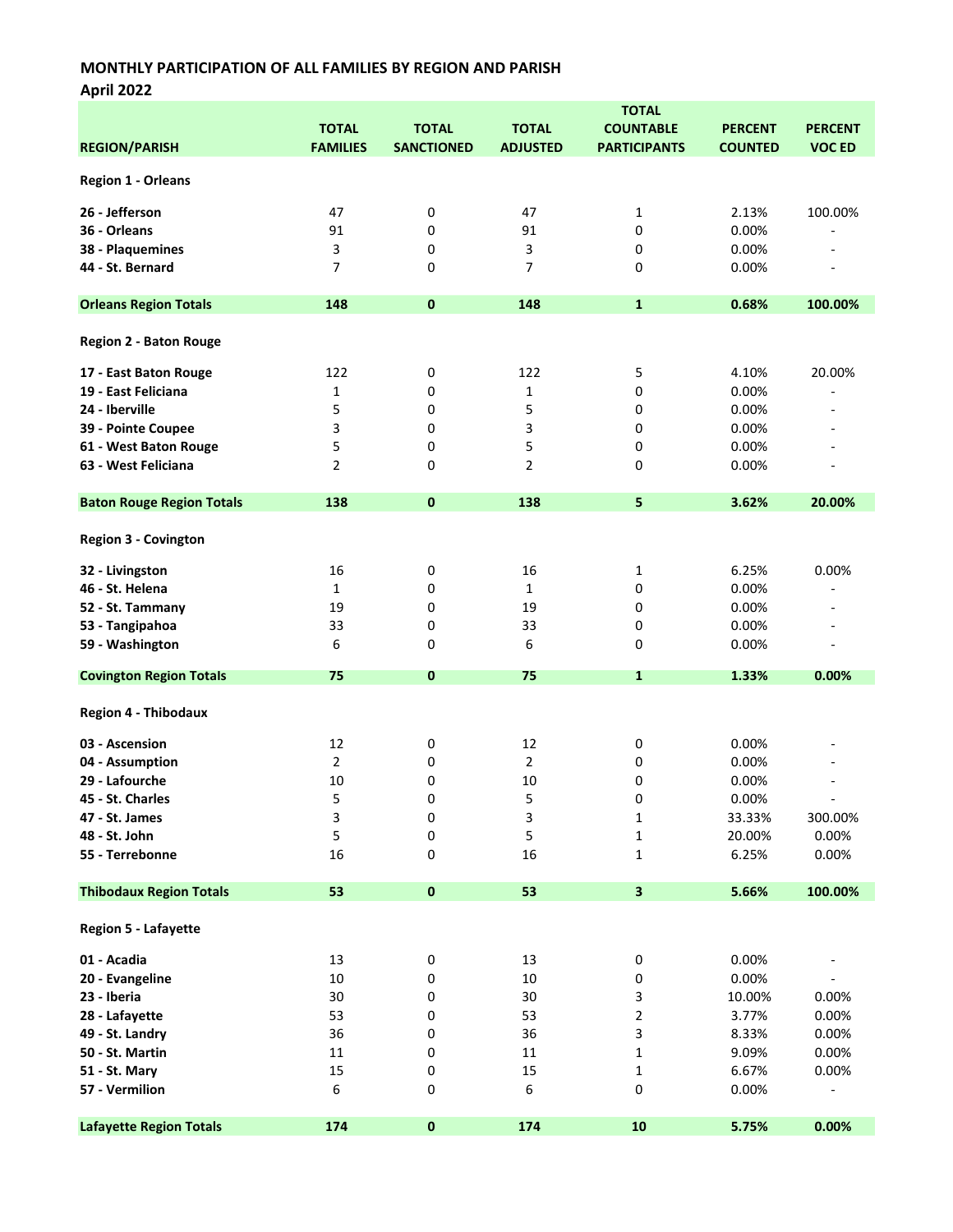|                                   | <b>TOTAL</b>            |                   |                 |                         |                              |                              |  |
|-----------------------------------|-------------------------|-------------------|-----------------|-------------------------|------------------------------|------------------------------|--|
|                                   | <b>TOTAL</b>            | <b>TOTAL</b>      | <b>TOTAL</b>    | <b>COUNTABLE</b>        | <b>PERCENT</b>               | <b>PERCENT</b>               |  |
| <b>REGION/PARISH</b>              | <b>FAMILIES</b>         | <b>SANCTIONED</b> | <b>ADJUSTED</b> | <b>PARTICIPANTS</b>     | <b>COUNTED</b>               | <b>VOC ED</b>                |  |
|                                   |                         |                   |                 |                         |                              |                              |  |
| Region 6 - Lake Charles           |                         |                   |                 |                         |                              |                              |  |
|                                   |                         |                   |                 |                         |                              |                              |  |
| 02 - Allen                        | 6                       | 0                 | 6               | 1                       | 16.67%                       | 0.00%                        |  |
| 06 - Beauregard                   | 6                       | 0                 | 6               | 0                       | 0.00%                        | $\frac{1}{2}$                |  |
| 10 - Calcasieu                    | 30                      | 0                 | 30              | 5                       | 16.67%                       | 20.00%                       |  |
| 12 - Cameron                      | 0                       | 0                 | 0               | 0                       | $\qquad \qquad \blacksquare$ | $\overline{a}$               |  |
| 27 - Jefferson Davis              |                         | 0                 |                 | 1                       | 20.00%                       | 200.00%                      |  |
|                                   | 5                       |                   | 5               |                         |                              |                              |  |
| <b>Lake Charles Region Totals</b> | 47                      | $\bf{0}$          | 47              | $\overline{\mathbf{z}}$ | 14.89%                       | 42.86%                       |  |
|                                   |                         |                   |                 |                         |                              |                              |  |
| Region 7 - Alexandria             |                         |                   |                 |                         |                              |                              |  |
|                                   |                         |                   |                 |                         |                              |                              |  |
| 05 - Avoyelles                    | 12                      | 0                 | 12              | 0                       | $0.00\%$                     |                              |  |
| 13 - Catahoula                    | 0                       | 0                 | 0               | 0                       | $\overline{\phantom{a}}$     |                              |  |
| 15 - Concordia                    | 3                       | 0                 | 3               | 0                       | 0.00%                        |                              |  |
| 22 - Grant                        | 5                       | 0                 | 5               | 0                       | 0.00%                        | $\overline{\phantom{a}}$     |  |
| 30 - Lasalle                      | $\overline{2}$          | 0                 | 2               | 0                       | 0.00%                        |                              |  |
| 40 - Rapides                      | 26                      | 0                 | 26              | 2                       | 7.69%                        | 0.00%                        |  |
| 58 - Vernon                       | $\mathbf 1$             | 0                 | 1               | 0                       | 0.00%                        |                              |  |
| 64 - Winn                         | $\overline{2}$          | 0                 | 2               | $\mathbf{1}$            | 50.00%                       | 0.00%                        |  |
|                                   |                         |                   |                 |                         |                              |                              |  |
| <b>Alexandria Region Totals</b>   | 51                      | 0                 | 51              | $\overline{\mathbf{3}}$ | 5.88%                        | 0.00%                        |  |
|                                   |                         |                   |                 |                         |                              |                              |  |
| <b>Region 8 - Shreveport</b>      |                         |                   |                 |                         |                              |                              |  |
|                                   |                         |                   |                 |                         |                              |                              |  |
| 08 - Bossier                      | 14                      | 0                 | 14              | 0                       | 0.00%                        | $\overline{\phantom{a}}$     |  |
| 09 - Caddo                        | 76                      | 0                 | 76              | 3                       | 3.95%                        | 66.67%                       |  |
| 16 - DeSoto                       | 4                       | 0                 | 4               | 0                       | 0.00%                        | $\overline{\phantom{a}}$     |  |
| 35 - Natchitoches                 | 14                      | 0                 | 14              | 2                       | 14.29%                       | 100.00%                      |  |
| 41 - Red River                    | 0                       | 0                 | 0               | 0                       | $\Box$                       | $\overline{\phantom{a}}$     |  |
| 43 - Sabine                       | 3                       | 0                 | 3               | 0                       | 0.00%                        | $\overline{\phantom{a}}$     |  |
| 60 - Webster                      | 9                       | 0                 | 9               | 1                       | 11.11%                       | 0.00%                        |  |
|                                   |                         |                   |                 |                         |                              |                              |  |
| <b>Shreveport Region Totals</b>   | 120                     | 0                 | 120             | 6                       | 5.00%                        | 66.67%                       |  |
|                                   |                         |                   |                 |                         |                              |                              |  |
| Region 9 - Monroe                 |                         |                   |                 |                         |                              |                              |  |
|                                   |                         |                   |                 |                         |                              |                              |  |
| 07 - Bienville                    | 3                       | 0                 | 3               | 0                       | 0.00%                        |                              |  |
| 11 - Caldwell                     | $\overline{2}$          | 0                 | 2               | 0                       | 0.00%                        |                              |  |
| 18 - East Carroll                 | 0                       | 0                 | 0               | 0                       | $\overline{\phantom{a}}$     |                              |  |
| 21 - Franklin                     | 3                       | 0                 | 3               | 0                       | 0.00%                        |                              |  |
| 25 - Jackson                      | 4                       | 0                 | 4               | 1                       | 25.00%                       | 0.00%                        |  |
| 31 - Lincoln                      | 13                      | 0                 | 13              | 2                       | 15.38%                       | 0.00%                        |  |
| 33 - Madison                      | 6                       | 0                 | 6               | 0                       | 0.00%                        |                              |  |
| 34 - Morehouse                    | 16                      | 0                 | 16              | 0                       | 0.00%                        |                              |  |
| 37 - Ouachita                     | 80                      | 0                 | 80              | 0                       | 0.00%                        |                              |  |
| 42 - Richland                     | 6                       | 0                 | 6               | 0                       | 0.00%                        |                              |  |
| 54 - Tensas                       |                         | 0                 |                 | 0                       | 0.00%                        |                              |  |
|                                   | 2                       |                   | 2               |                         |                              |                              |  |
| 56 - Union                        | $\overline{\mathbf{c}}$ | 0                 | 2               | 1                       | 50.00%                       | 0.00%                        |  |
| 62 - West Carroll                 | 4                       | 0                 | 4               | 0                       | 0.00%                        |                              |  |
| <b>Monroe Region Totals</b>       | 141                     | 0                 | 141             | 4                       | 2.84%                        | 0.00%                        |  |
|                                   |                         |                   |                 |                         |                              |                              |  |
| <b>Others</b>                     | 17                      | $\pmb{0}$         | 17              | $\pmb{0}$               | 0.00%                        | $\qquad \qquad \blacksquare$ |  |
|                                   |                         |                   |                 |                         |                              |                              |  |
| <b>STATE</b>                      | 964                     | 0                 | 964             | 40                      | 4.15%                        | 30.00%                       |  |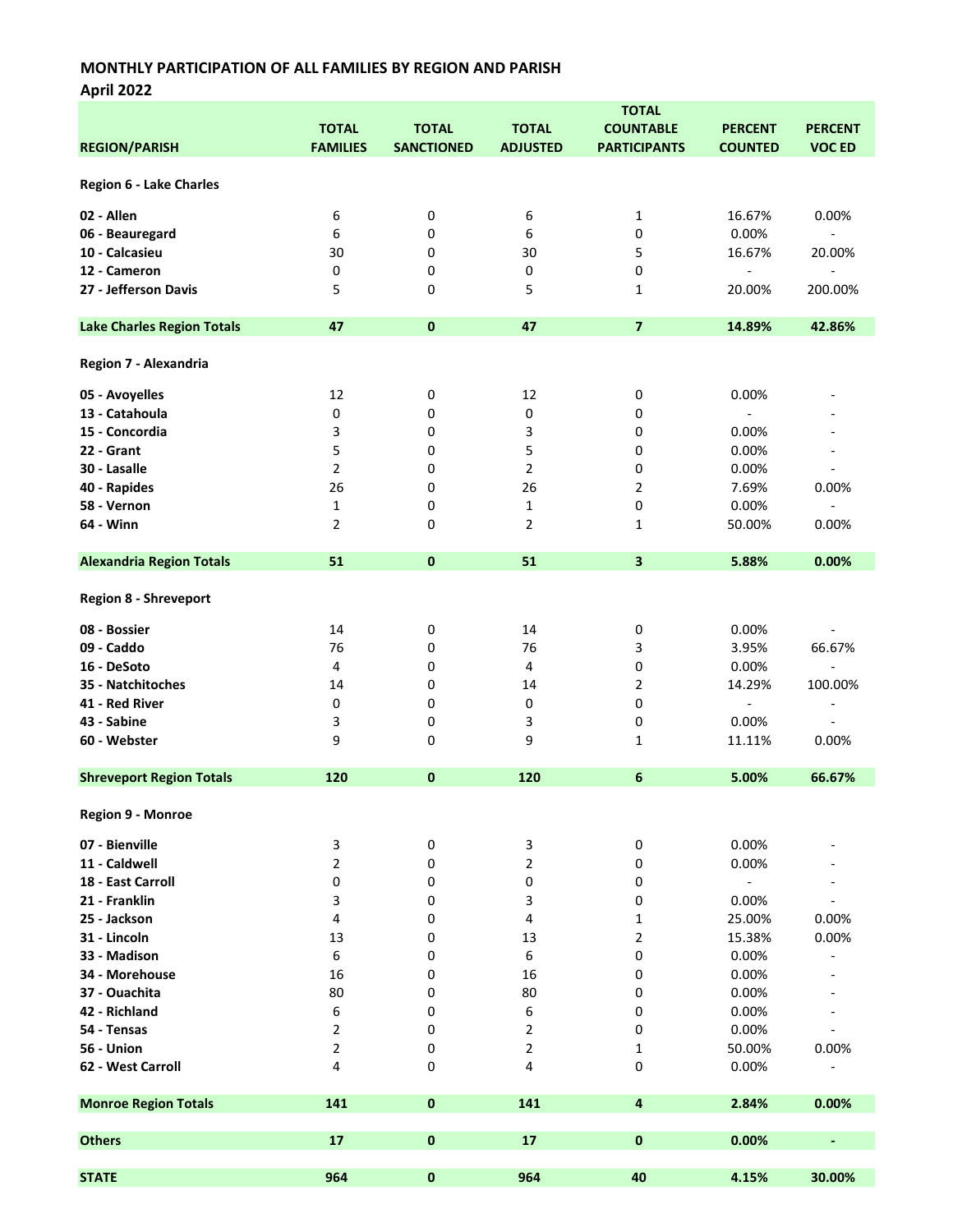March 2022

|                                  |                 |                   |                         | <b>TOTAL</b>        |                |                          |
|----------------------------------|-----------------|-------------------|-------------------------|---------------------|----------------|--------------------------|
|                                  | <b>TOTAL</b>    | <b>TOTAL</b>      | <b>TOTAL</b>            | <b>COUNTABLE</b>    | <b>PERCENT</b> | <b>PERCENT</b>           |
| <b>REGION/PARISH</b>             | <b>FAMILIES</b> | <b>SANCTIONED</b> | <b>ADJUSTED</b>         | <b>PARTICIPANTS</b> | <b>COUNTED</b> | <b>VOC ED</b>            |
|                                  |                 |                   |                         |                     |                |                          |
| <b>Region 1 - Orleans</b>        |                 |                   |                         |                     |                |                          |
| 26 - Jefferson                   | 44              | 0                 | 44                      | 4                   | 9.09%          | 100.00%                  |
|                                  |                 |                   |                         |                     |                |                          |
| 36 - Orleans                     | 94              | 0                 | 94                      | 5                   | 5.32%          | 0.00%                    |
| 38 - Plaquemines                 | 3               | 0                 | 3                       | 0                   | 0.00%          | $\overline{\phantom{a}}$ |
| 44 - St. Bernard                 | 8               | 0                 | 8                       | 1                   | 12.50%         | 0.00%                    |
| <b>Orleans Region Totals</b>     | 149             | $\mathbf 0$       | 149                     | 10                  | 6.71%          | 40.00%                   |
| <b>Region 2 - Baton Rouge</b>    |                 |                   |                         |                     |                |                          |
| 17 - East Baton Rouge            | 115             | 0                 | 115                     | 9                   | 7.83%          | 11.11%                   |
| 19 - East Feliciana              | $\mathbf{1}$    | 0                 | $\mathbf{1}$            | 0                   | 0.00%          |                          |
| 24 - Iberville                   | 4               |                   | 4                       | 0                   | 0.00%          |                          |
|                                  |                 | 0                 |                         |                     |                |                          |
| 39 - Pointe Coupee               | 3               | 0                 | 3                       | 0                   | 0.00%          |                          |
| 61 - West Baton Rouge            | 7               | 0                 | 7                       | 0                   | 0.00%          |                          |
| 63 - West Feliciana              | $\mathbf{1}$    | 0                 | 1                       | 0                   | 0.00%          |                          |
| <b>Baton Rouge Region Totals</b> | 131             | $\pmb{0}$         | 131                     | 9                   | 6.87%          | 11.11%                   |
| <b>Region 3 - Covington</b>      |                 |                   |                         |                     |                |                          |
| 32 - Livingston                  | 15              | 0                 | 15                      | 0                   | 0.00%          |                          |
| 46 - St. Helena                  | $\mathbf{1}$    | 0                 | $\mathbf{1}$            | 0                   | 0.00%          | $\overline{\phantom{a}}$ |
|                                  |                 |                   |                         |                     |                | $\overline{a}$           |
| 52 - St. Tammany                 | 22              | 0                 | 22                      | 0                   | 0.00%          |                          |
| 53 - Tangipahoa                  | 32              | 0                 | 32                      | $\overline{2}$      | 6.25%          | 0.00%                    |
| 59 - Washington                  | $\overline{7}$  | 0                 | 7                       | 0                   | 0.00%          | ÷,                       |
| <b>Covington Region Totals</b>   | 77              | $\mathbf 0$       | 77                      | $\mathbf{2}$        | 2.60%          | 0.00%                    |
| <b>Region 4 - Thibodaux</b>      |                 |                   |                         |                     |                |                          |
| 03 - Ascension                   | 12              | 0                 | 12                      | 0                   | 0.00%          |                          |
| 04 - Assumption                  | $\overline{2}$  | 0                 | $\overline{2}$          | 0                   | 0.00%          |                          |
| 29 - Lafourche                   | 16              | 0                 | 16                      | 1                   | 6.25%          | 400.00%                  |
| 45 - St. Charles                 | 4               | 0                 | 4                       | 0                   | 0.00%          |                          |
| 47 - St. James                   |                 |                   |                         |                     |                |                          |
|                                  | $\overline{2}$  | 0                 | $\overline{\mathbf{c}}$ | 0                   | 0.00%          |                          |
| 48 - St. John                    | 3               | 0                 | 3                       | 0                   | 0.00%          |                          |
| 55 - Terrebonne                  | 16              | 0                 | 16                      | 1                   | 6.25%          | 0.00%                    |
| <b>Thibodaux Region Totals</b>   | 55              | $\pmb{0}$         | 55                      | $\overline{2}$      | 3.64%          | 200.00%                  |
| Region 5 - Lafayette             |                 |                   |                         |                     |                |                          |
| 01 - Acadia                      | $10\,$          | 0                 | $10\,$                  | 0                   | 0.00%          |                          |
| 20 - Evangeline                  | 8               | 0                 | 8                       | 0                   | 0.00%          |                          |
|                                  |                 |                   |                         |                     |                |                          |
| 23 - Iberia                      | 29              | 0                 | 29                      | 2                   | 6.90%          | 0.00%                    |
| 28 - Lafayette                   | 56              | 0                 | 56                      | 2                   | 3.57%          | 0.00%                    |
| 49 - St. Landry                  | 37              | 0                 | 37                      | 4                   | 10.81%         | 50.00%                   |
| 50 - St. Martin                  | 9               | 0                 | 9                       | 0                   | 0.00%          |                          |
| 51 - St. Mary                    | 18              | 0                 | 18                      | 0                   | 0.00%          |                          |
| 57 - Vermilion                   | 5               | 0                 | 5                       | 0                   | 0.00%          |                          |
| <b>Lafayette Region Totals</b>   | 172             | $\pmb{0}$         | 172                     | $\pmb{8}$           | 4.65%          | 25.00%                   |
|                                  |                 |                   |                         |                     |                |                          |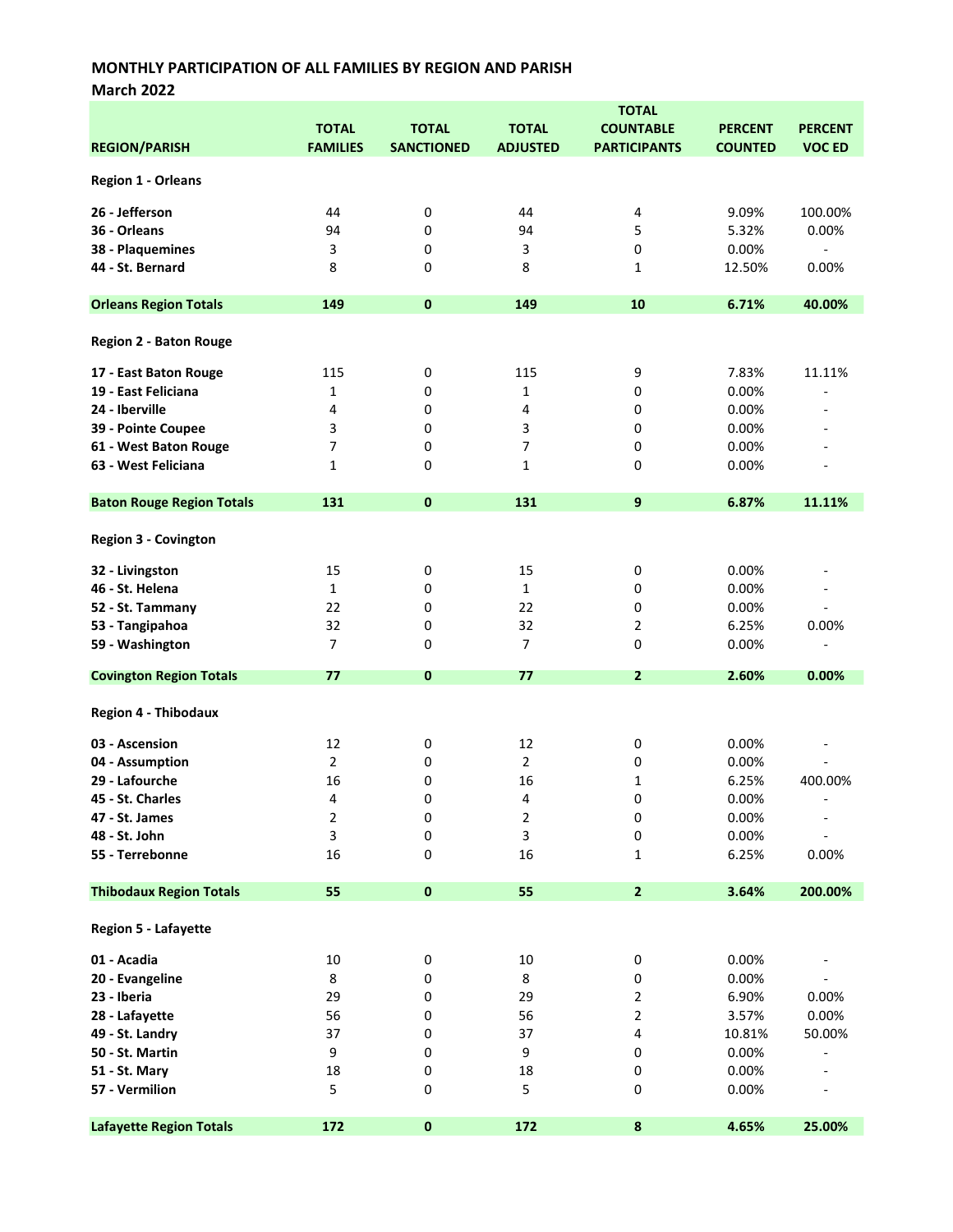March 2022

|                                   |                         |                   |                          | <b>TOTAL</b>            |                          |                              |
|-----------------------------------|-------------------------|-------------------|--------------------------|-------------------------|--------------------------|------------------------------|
|                                   | <b>TOTAL</b>            | <b>TOTAL</b>      | <b>TOTAL</b>             | <b>COUNTABLE</b>        | <b>PERCENT</b>           | <b>PERCENT</b>               |
| <b>REGION/PARISH</b>              | <b>FAMILIES</b>         | <b>SANCTIONED</b> | <b>ADJUSTED</b>          | <b>PARTICIPANTS</b>     | <b>COUNTED</b>           | <b>VOC ED</b>                |
|                                   |                         |                   |                          |                         |                          |                              |
| <b>Region 6 - Lake Charles</b>    |                         |                   |                          |                         |                          |                              |
|                                   |                         |                   |                          |                         |                          |                              |
| 02 - Allen                        | 5                       | 0                 | 5                        | 1                       | 20.00%                   | 0.00%                        |
| 06 - Beauregard                   | $\overline{\mathbf{4}}$ | 0                 | 4                        | 1                       | 25.00%                   | 0.00%                        |
| 10 - Calcasieu                    | 29                      | 0                 | 29                       | $\overline{2}$          | 6.90%                    | 50.00%                       |
| 12 - Cameron                      | $\pmb{0}$               | 0                 | 0                        | $\pmb{0}$               | $\overline{\phantom{a}}$ | $\overline{\phantom{a}}$     |
| 27 - Jefferson Davis              | $\overline{7}$          | 0                 | $\overline{\phantom{a}}$ | 1                       | 14.29%                   | 0.00%                        |
|                                   |                         |                   |                          |                         |                          |                              |
| <b>Lake Charles Region Totals</b> | 45                      | $\mathbf 0$       | 45                       | 5                       | 11.11%                   | 20.00%                       |
|                                   |                         |                   |                          |                         |                          |                              |
|                                   |                         |                   |                          |                         |                          |                              |
| Region 7 - Alexandria             |                         |                   |                          |                         |                          |                              |
| 05 - Avoyelles                    | 10                      | 0                 | 10                       | 1                       | 10.00%                   | 0.00%                        |
| 13 - Catahoula                    | $\mathbf{1}$            | 0                 | $\mathbf{1}$             | 0                       | 0.00%                    |                              |
| 15 - Concordia                    | $\overline{2}$          | 0                 | 2                        | 0                       | 0.00%                    |                              |
|                                   |                         |                   |                          |                         |                          |                              |
| 22 - Grant                        | $\overline{2}$          | 0                 | $\overline{2}$           | 0                       | 0.00%                    | $\overline{\phantom{a}}$     |
| 30 - Lasalle                      | 3                       | 0                 | 3                        | 0                       | 0.00%                    | $\overline{a}$               |
| 40 - Rapides                      | 26                      | 0                 | 26                       | $\mathbf{1}$            | 3.85%                    | 0.00%                        |
| 58 - Vernon                       | $\overline{2}$          | 0                 | $\overline{2}$           | $\mathbf 0$             | 0.00%                    | $\overline{\phantom{a}}$     |
| 64 - Winn                         | 4                       | 0                 | 4                        | 1                       | 25.00%                   | 0.00%                        |
|                                   |                         |                   |                          |                         |                          |                              |
| <b>Alexandria Region Totals</b>   | 50                      | $\mathbf 0$       | 50                       | $\overline{\mathbf{3}}$ | 6.00%                    | 0.00%                        |
|                                   |                         |                   |                          |                         |                          |                              |
| <b>Region 8 - Shreveport</b>      |                         |                   |                          |                         |                          |                              |
|                                   |                         |                   |                          |                         |                          |                              |
| 08 - Bossier                      | 14                      | 0                 | 14                       | 0                       | 0.00%                    |                              |
| 09 - Caddo                        | 73                      | 0                 | 73                       | $\overline{2}$          | 2.74%                    | 0.00%                        |
| 16 - DeSoto                       | 4                       | 0                 | 4                        | 0                       | 0.00%                    | $\overline{\phantom{a}}$     |
| 35 - Natchitoches                 | 14                      | 0                 | 14                       | 3                       | 21.43%                   | 33.33%                       |
| 41 - Red River                    | 0                       | 0                 | 0                        | $\mathbf 0$             | $\overline{\phantom{0}}$ | $\overline{\phantom{a}}$     |
| 43 - Sabine                       | 2                       | 0                 | 2                        | 0                       | 0.00%                    | $\overline{\phantom{m}}$     |
| 60 - Webster                      | $\overline{7}$          | 0                 | 7                        | 1                       | 14.29%                   | 0.00%                        |
|                                   |                         |                   |                          |                         |                          |                              |
| <b>Shreveport Region Totals</b>   | 114                     | 0                 | 114                      | 6                       | 5.26%                    | 16.67%                       |
|                                   |                         |                   |                          |                         |                          |                              |
| Region 9 - Monroe                 |                         |                   |                          |                         |                          |                              |
|                                   |                         |                   |                          |                         |                          |                              |
| 07 - Bienville                    | 3                       | 0                 | 3                        | 0                       | 0.00%                    |                              |
| 11 - Caldwell                     | 3                       | 0                 | 3                        | 0                       | 0.00%                    |                              |
| 18 - East Carroll                 | $\mathbf{1}$            | 0                 | 1                        | 0                       | 0.00%                    |                              |
| 21 - Franklin                     | 4                       | 0                 | 4                        | 0                       | 0.00%                    |                              |
| 25 - Jackson                      | 5                       | 0                 | 5                        | 1                       | 20.00%                   | 0.00%                        |
| 31 - Lincoln                      | 14                      | 0                 | 14                       | 1                       | 7.14%                    | 0.00%                        |
| 33 - Madison                      | 5                       | 0                 | 5                        | 0                       | 0.00%                    | $\qquad \qquad \blacksquare$ |
| 34 - Morehouse                    | 17                      | 0                 | 17                       | 0                       | 0.00%                    | $\qquad \qquad \blacksquare$ |
| 37 - Ouachita                     | 64                      | 0                 | 64                       | 2                       | 3.13%                    | 50.00%                       |
| 42 - Richland                     | 6                       | 0                 | 6                        | 0                       | 0.00%                    | $\overline{a}$               |
| 54 - Tensas                       | 1                       | 0                 |                          | 0                       | 0.00%                    | $\overline{\phantom{m}}$     |
| 56 - Union                        |                         |                   | 1                        |                         |                          |                              |
|                                   | 2                       | 0                 | 2                        | 1                       | 50.00%                   | 0.00%                        |
| 62 - West Carroll                 | 4                       | 0                 | 4                        | 0                       | 0.00%                    |                              |
|                                   |                         |                   |                          |                         |                          |                              |
| <b>Monroe Region Totals</b>       | 129                     | $\pmb{0}$         | 129                      | 5                       | 3.88%                    | 20.00%                       |
|                                   |                         |                   |                          |                         |                          |                              |
| <b>Others</b>                     | $\pmb{0}$               | $\pmb{0}$         | $\pmb{0}$                | $\pmb{0}$               | ٠                        | ٠                            |
|                                   |                         |                   |                          |                         |                          |                              |
| <b>STATE</b>                      | 922                     | $\pmb{0}$         | 922                      | 50                      | 5.42%                    | 28.00%                       |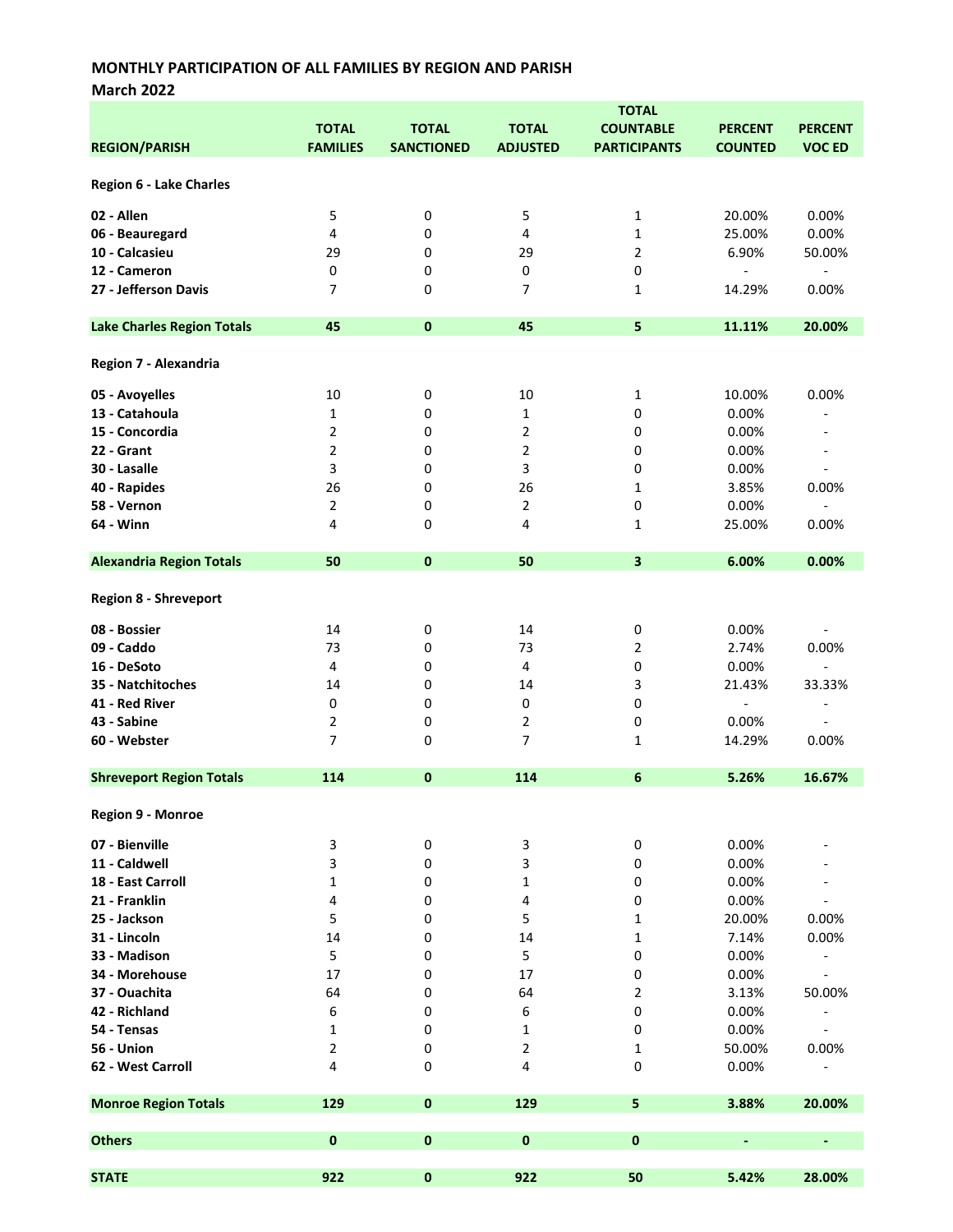February 2022

|                                  | <b>TOTAL</b>    |                   |                 |                         |                |                          |  |
|----------------------------------|-----------------|-------------------|-----------------|-------------------------|----------------|--------------------------|--|
|                                  | <b>TOTAL</b>    | <b>TOTAL</b>      | <b>TOTAL</b>    | <b>COUNTABLE</b>        | <b>PERCENT</b> | <b>PERCENT</b>           |  |
| <b>REGION/PARISH</b>             | <b>FAMILIES</b> | <b>SANCTIONED</b> | <b>ADJUSTED</b> | <b>PARTICIPANTS</b>     | <b>COUNTED</b> | <b>VOC ED</b>            |  |
|                                  |                 |                   |                 |                         |                |                          |  |
| <b>Region 1 - Orleans</b>        |                 |                   |                 |                         |                |                          |  |
| 26 - Jefferson                   | 45              | 0                 | 45              | 2                       | 4.44%          | 50.00%                   |  |
| 36 - Orleans                     | 89              | 0                 | 89              | 4                       | 4.49%          | 0.00%                    |  |
|                                  |                 |                   |                 |                         |                |                          |  |
| 38 - Plaquemines                 | 3               | 0                 | 3               | 0                       | 0.00%          |                          |  |
| 44 - St. Bernard                 | 9               | 0                 | 9               | $\overline{2}$          | 22.22%         | 100.00%                  |  |
| <b>Orleans Region Totals</b>     | 146             | $\mathbf 0$       | 146             | $\bf{8}$                | 5.48%          | 37.50%                   |  |
| <b>Region 2 - Baton Rouge</b>    |                 |                   |                 |                         |                |                          |  |
| 17 - East Baton Rouge            | 109             | 0                 | 109             | 9                       | 8.26%          | 11.11%                   |  |
| 19 - East Feliciana              | 0               | 0                 | 0               | 0                       | $\blacksquare$ |                          |  |
| 24 - Iberville                   | 1               | 0                 | 1               | 0                       | 0.00%          |                          |  |
| 39 - Pointe Coupee               | 3               | 0                 | 3               | 0                       | 0.00%          |                          |  |
|                                  |                 |                   |                 |                         |                |                          |  |
| 61 - West Baton Rouge            | 8               | 0                 | 8               | 0                       | 0.00%          |                          |  |
| 63 - West Feliciana              | 1               | 0                 | 1               | 0                       | 0.00%          |                          |  |
| <b>Baton Rouge Region Totals</b> | 122             | $\mathbf{0}$      | 122             | 9                       | 7.38%          | 11.11%                   |  |
| <b>Region 3 - Covington</b>      |                 |                   |                 |                         |                |                          |  |
| 32 - Livingston                  | 13              | 0                 | 13              | 0                       | 0.00%          |                          |  |
| 46 - St. Helena                  | 1               | 0                 | 1               | 0                       | 0.00%          | $\overline{a}$           |  |
| 52 - St. Tammany                 | 23              | 0                 | 23              | 0                       | 0.00%          | $\overline{\phantom{a}}$ |  |
| 53 - Tangipahoa                  | 30              | 0                 | 30              | 1                       | 3.33%          | 0.00%                    |  |
|                                  |                 | 0                 | 10              | 0                       |                | L,                       |  |
| 59 - Washington                  | 10              |                   |                 |                         | 0.00%          |                          |  |
| <b>Covington Region Totals</b>   | 77              | $\mathbf{0}$      | 77              | 1                       | 1.30%          | 0.00%                    |  |
| <b>Region 4 - Thibodaux</b>      |                 |                   |                 |                         |                |                          |  |
| 03 - Ascension                   | 8               | 0                 | 8               | 0                       | 0.00%          |                          |  |
| 04 - Assumption                  | 1               | 0                 | 1               | 0                       | 0.00%          |                          |  |
| 29 - Lafourche                   | 16              | 0                 | 16              | 0                       | 0.00%          |                          |  |
| 45 - St. Charles                 | 3               | 0                 | 3               | 0                       | 0.00%          |                          |  |
| 47 - St. James                   | 2               |                   |                 |                         | 0.00%          |                          |  |
|                                  |                 | 0                 | 2               | 0                       |                | $\overline{\phantom{a}}$ |  |
| 48 - St. John                    | 4               | 0                 | 4               | $\mathbf{1}$            | 25.00%         | 0.00%                    |  |
| 55 - Terrebonne                  | 19              | 0                 | 19              | 1                       | 5.26%          | 0.00%                    |  |
| <b>Thibodaux Region Totals</b>   | 53              | $\pmb{0}$         | 53              | $\mathbf{2}$            | 3.77%          | 0.00%                    |  |
| Region 5 - Lafayette             |                 |                   |                 |                         |                |                          |  |
| 01 - Acadia                      | 9               | 0                 | 9               | 0                       | 0.00%          |                          |  |
| 20 - Evangeline                  | 8               | 0                 | 8               | 0                       | 0.00%          |                          |  |
| 23 - Iberia                      | 26              | 0                 | 26              | 3                       | 11.54%         | 0.00%                    |  |
|                                  | 55              |                   | 55              |                         |                | 0.00%                    |  |
| 28 - Lafayette                   |                 | 0                 |                 | 3                       | 5.45%          |                          |  |
| 49 - St. Landry                  | 37              | 0                 | 37              | $\mathbf{1}$            | 2.70%          | 100.00%                  |  |
| 50 - St. Martin                  | 10              | 0                 | $10\,$          | 0                       | 0.00%          |                          |  |
| 51 - St. Mary                    | 16              | 0                 | 16              | 0                       | 0.00%          |                          |  |
| 57 - Vermilion                   | 8               | 0                 | 8               | 0                       | 0.00%          |                          |  |
| <b>Lafayette Region Totals</b>   | 169             | $\pmb{0}$         | 169             | $\overline{\mathbf{z}}$ | 4.14%          | 14.29%                   |  |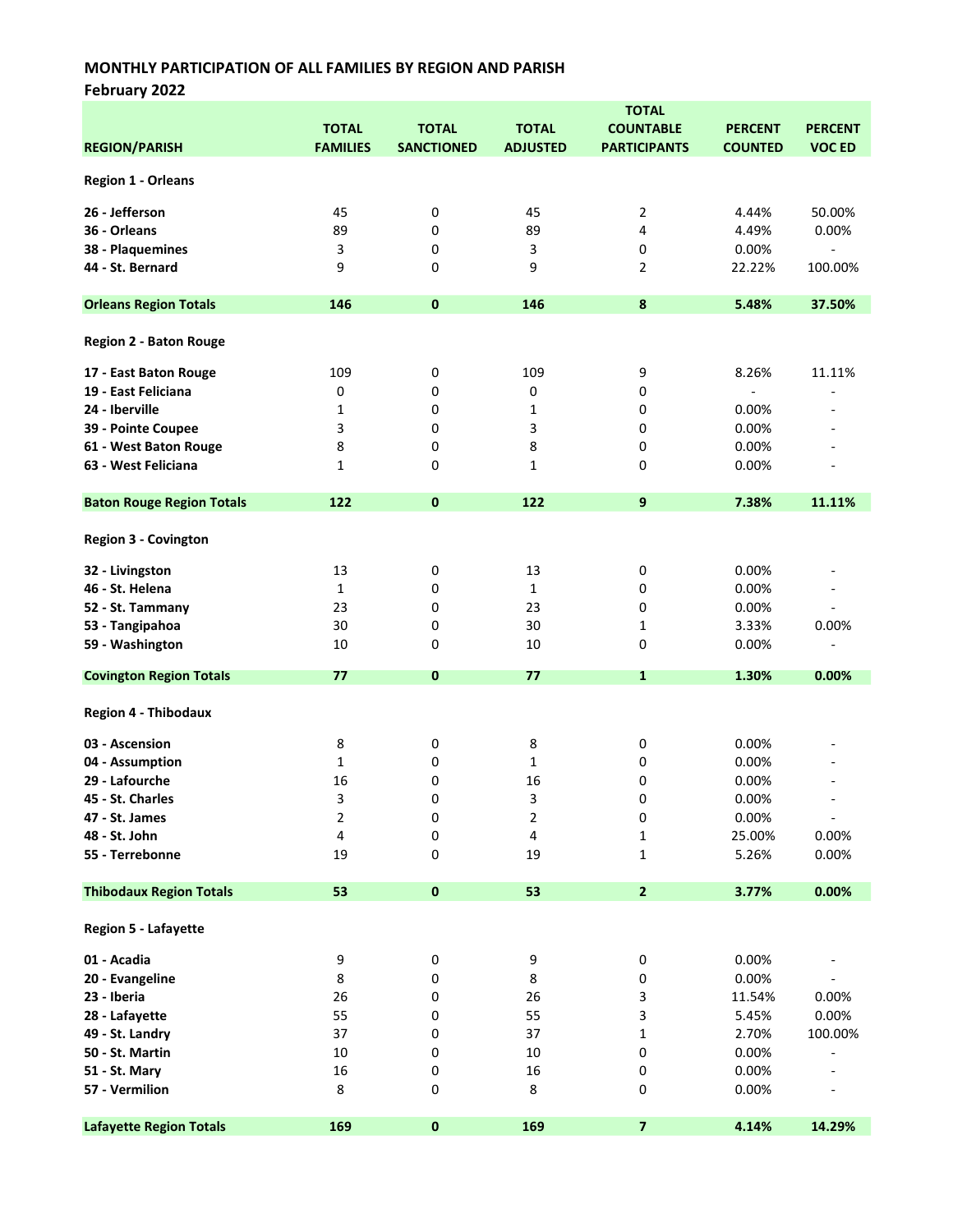February 2022

|                                   | <b>TOTAL</b>    |                   |                 |                     |                          |                              |
|-----------------------------------|-----------------|-------------------|-----------------|---------------------|--------------------------|------------------------------|
|                                   | <b>TOTAL</b>    | <b>TOTAL</b>      | <b>TOTAL</b>    | <b>COUNTABLE</b>    | <b>PERCENT</b>           | <b>PERCENT</b>               |
| <b>REGION/PARISH</b>              | <b>FAMILIES</b> | <b>SANCTIONED</b> | <b>ADJUSTED</b> | <b>PARTICIPANTS</b> | <b>COUNTED</b>           | <b>VOC ED</b>                |
|                                   |                 |                   |                 |                     |                          |                              |
| Region 6 - Lake Charles           |                 |                   |                 |                     |                          |                              |
|                                   |                 |                   |                 |                     |                          |                              |
| 02 - Allen                        | 4               | 0                 | 4               | 0                   | 0.00%                    |                              |
| 06 - Beauregard                   | 3               | 0                 | 3               | 0                   | 0.00%                    |                              |
| 10 - Calcasieu                    | 24              | 0                 | 24              | 2                   | 8.33%                    | 50.00%                       |
| 12 - Cameron                      | 0               | 0                 | 0               | 0                   | $\overline{\phantom{a}}$ |                              |
| 27 - Jefferson Davis              | 6               | 0                 | 6               | 1                   | 16.67%                   | 0.00%                        |
|                                   |                 |                   |                 |                     |                          |                              |
| <b>Lake Charles Region Totals</b> | 37              | $\bf{0}$          | 37              | 3                   | 8.11%                    | 33.33%                       |
|                                   |                 |                   |                 |                     |                          |                              |
| Region 7 - Alexandria             |                 |                   |                 |                     |                          |                              |
| 05 - Avoyelles                    | 8               | 0                 | 8               | 0                   | 0.00%                    |                              |
| 13 - Catahoula                    | 1               | 0                 | 1               | 0                   | 0.00%                    |                              |
| 15 - Concordia                    | 3               | 0                 | 3               | 0                   | 0.00%                    |                              |
| 22 - Grant                        | 1               | 0                 | $\mathbf{1}$    | 0                   | 0.00%                    |                              |
|                                   |                 |                   |                 |                     |                          |                              |
| 30 - Lasalle                      | 3               | 0                 | 3               | 0                   | 0.00%                    |                              |
| 40 - Rapides                      | 26              | 0                 | 26              | 1                   | 3.85%                    | 0.00%                        |
| 58 - Vernon                       | 2               | 0                 | $\overline{2}$  | 0                   | 0.00%                    |                              |
| 64 - Winn                         | 4               | 0                 | 4               | 1                   | 25.00%                   | 0.00%                        |
| <b>Alexandria Region Totals</b>   | 48              | 0                 | 48              | $\overline{2}$      | 4.17%                    | 0.00%                        |
|                                   |                 |                   |                 |                     |                          |                              |
| <b>Region 8 - Shreveport</b>      |                 |                   |                 |                     |                          |                              |
| 08 - Bossier                      | 12              | 0                 | 12              | 0                   | 0.00%                    |                              |
| 09 - Caddo                        | 72              | 0                 | 72              | 2                   | 2.78%                    | 0.00%                        |
|                                   |                 |                   |                 |                     |                          |                              |
| 16 - DeSoto                       | 3               | 0                 | 3               | 0                   | 0.00%                    | $\overline{\phantom{a}}$     |
| 35 - Natchitoches                 | 16              | 0                 | 16              | 2                   | 12.50%                   | 0.00%                        |
| 41 - Red River                    | 0               | 0                 | 0               | 0                   | $\overline{\phantom{a}}$ | $\qquad \qquad \blacksquare$ |
| 43 - Sabine                       | 1               | 0                 | $\mathbf{1}$    | 0                   | 0.00%                    |                              |
| 60 - Webster                      | 7               | 0                 | $\overline{7}$  | 1                   | 14.29%                   | 0.00%                        |
|                                   |                 |                   | 111             |                     |                          |                              |
| <b>Shreveport Region Totals</b>   | 111             | $\mathbf 0$       |                 | 5                   | 4.50%                    | 0.00%                        |
| Region 9 - Monroe                 |                 |                   |                 |                     |                          |                              |
|                                   |                 |                   |                 |                     |                          |                              |
| 07 - Bienville                    | 3               | 0                 | 3               | 0                   | 0.00%                    |                              |
| 11 - Caldwell                     | 3               | 0                 | 3               | 0                   | 0.00%                    |                              |
| 18 - East Carroll                 | 1               | 0                 | 1               | 0                   | 0.00%                    |                              |
| 21 - Franklin                     | 4               | 0                 | 4               | 0                   | 0.00%                    |                              |
| 25 - Jackson                      | 5               | 0                 | 5               | 2                   | 40.00%                   | 0.00%                        |
| 31 - Lincoln                      | 15              | 0                 | 15              | 1                   | 6.67%                    | 0.00%                        |
| 33 - Madison                      | 5               | 0                 | 5               | 0                   | 0.00%                    |                              |
| 34 - Morehouse                    | 18              | 0                 | 18              | 0                   | 0.00%                    |                              |
| 37 - Ouachita                     | 62              | 0                 | 62              | 0                   | 0.00%                    |                              |
| 42 - Richland                     | 7               | 0                 | 7               | 0                   | 0.00%                    |                              |
| 54 - Tensas                       | 1               | 0                 | $\mathbf{1}$    | 0                   | 0.00%                    |                              |
| 56 - Union                        | 2               | 0                 | 2               | 1                   | 50.00%                   | 0.00%                        |
| 62 - West Carroll                 | 4               | 0                 | 4               | 0                   | 0.00%                    |                              |
|                                   |                 |                   |                 |                     |                          |                              |
| <b>Monroe Region Totals</b>       | 130             | $\pmb{0}$         | 130             | 4                   | 3.08%                    | 0.00%                        |
|                                   |                 |                   |                 |                     |                          |                              |
| <b>Others</b>                     | $\mathbf 0$     | $\pmb{0}$         | $\pmb{0}$       | $\pmb{0}$           | ٠                        | $\overline{\phantom{0}}$     |
|                                   |                 |                   |                 |                     |                          |                              |
| <b>STATE</b>                      | 893             | 0                 | 893             | 41                  | 4.59%                    | 14.63%                       |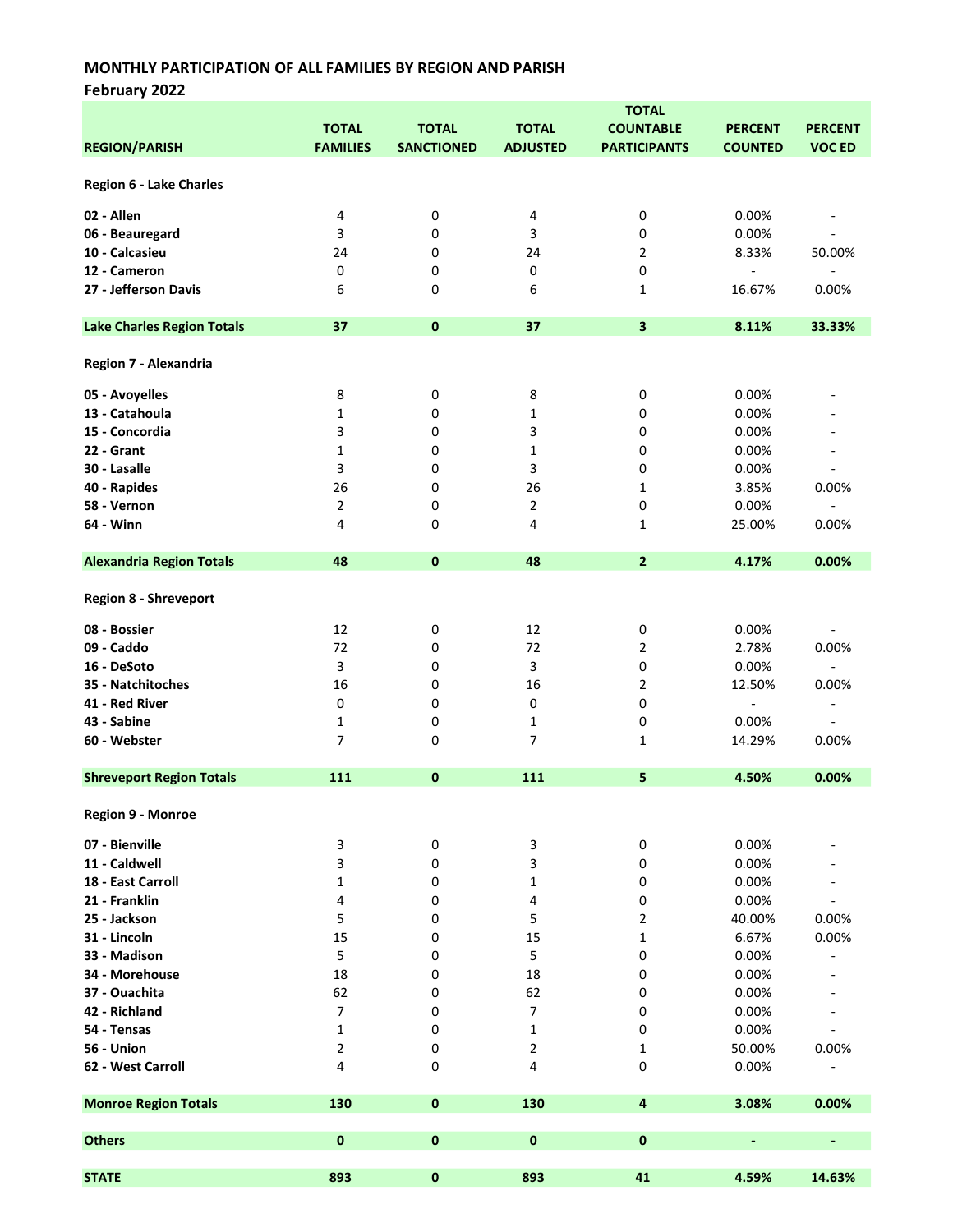January 2022

|                                  | <b>TOTAL</b>    |                   |                 |                     |                |                          |  |
|----------------------------------|-----------------|-------------------|-----------------|---------------------|----------------|--------------------------|--|
|                                  | <b>TOTAL</b>    | <b>TOTAL</b>      | <b>TOTAL</b>    | <b>COUNTABLE</b>    | <b>PERCENT</b> | <b>PERCENT</b>           |  |
| <b>REGION/PARISH</b>             | <b>FAMILIES</b> | <b>SANCTIONED</b> | <b>ADJUSTED</b> | <b>PARTICIPANTS</b> | <b>COUNTED</b> | <b>VOC ED</b>            |  |
|                                  |                 |                   |                 |                     |                |                          |  |
| <b>Region 1 - Orleans</b>        |                 |                   |                 |                     |                |                          |  |
| 26 - Jefferson                   | 38              | 0                 | 38              | 3                   | 7.89%          | 66.67%                   |  |
| 36 - Orleans                     | 83              | 0                 | 83              | 6                   | 7.23%          | 0.00%                    |  |
| 38 - Plaquemines                 | 1               | 0                 | $\mathbf{1}$    | 0                   | 0.00%          |                          |  |
| 44 - St. Bernard                 | 6               |                   | 6               | 0                   | 0.00%          | $\overline{\phantom{a}}$ |  |
|                                  |                 | 0                 |                 |                     |                |                          |  |
| <b>Orleans Region Totals</b>     | 128             | $\bf{0}$          | 128             | 9                   | 7.03%          | 22.22%                   |  |
|                                  |                 |                   |                 |                     |                |                          |  |
| <b>Region 2 - Baton Rouge</b>    |                 |                   |                 |                     |                |                          |  |
| 17 - East Baton Rouge            | 96              | 0                 | 96              | 6                   | 6.25%          | 16.67%                   |  |
| 19 - East Feliciana              | 0               | 0                 | 0               | 0                   |                |                          |  |
| 24 - Iberville                   | 1               | 0                 | $\mathbf{1}$    | 0                   | 0.00%          |                          |  |
| 39 - Pointe Coupee               | 2               | 0                 | $\overline{2}$  | 0                   | 0.00%          |                          |  |
|                                  |                 |                   |                 |                     |                |                          |  |
| 61 - West Baton Rouge            | 8               | 0                 | 8               | 0                   | 0.00%          |                          |  |
| 63 - West Feliciana              | 1               | 0                 | 1               | 0                   | 0.00%          |                          |  |
| <b>Baton Rouge Region Totals</b> | 108             | $\bf{0}$          | 108             | 6                   | 5.56%          | 16.67%                   |  |
| <b>Region 3 - Covington</b>      |                 |                   |                 |                     |                |                          |  |
| 32 - Livingston                  | 15              | 0                 | 15              | 0                   | 0.00%          |                          |  |
| 46 - St. Helena                  | 1               | 0                 | $\mathbf{1}$    | 0                   | 0.00%          |                          |  |
|                                  |                 |                   |                 |                     |                |                          |  |
| 52 - St. Tammany                 | 21              | 0                 | 21              | 0                   | 0.00%          | $\blacksquare$           |  |
| 53 - Tangipahoa                  | 28              | 0                 | 28              | 2                   | 7.14%          | 0.00%                    |  |
| 59 - Washington                  | 8               | 0                 | 8               | 0                   | 0.00%          | $\overline{a}$           |  |
| <b>Covington Region Totals</b>   | 73              | 0                 | 73              | $\overline{2}$      | 2.74%          | 0.00%                    |  |
| <b>Region 4 - Thibodaux</b>      |                 |                   |                 |                     |                |                          |  |
| 03 - Ascension                   | 8               | 0                 | 8               | 0                   | 0.00%          |                          |  |
| 04 - Assumption                  | 1               | 0                 | 1               | 0                   | 0.00%          |                          |  |
|                                  |                 |                   |                 |                     |                |                          |  |
| 29 - Lafourche                   | 15              | 0                 | 15              | 0                   | 0.00%          |                          |  |
| 45 - St. Charles                 | 3               | 0                 | 3               | 0                   | 0.00%          |                          |  |
| 47 - St. James                   | 1               | 0                 | 1               | 1                   | 100.00%        | 300.00%                  |  |
| 48 - St. John                    | 4               | 0                 | 4               | 1                   | 25.00%         | 0.00%                    |  |
| 55 - Terrebonne                  | 15              | 0                 | 15              | 0                   | 0.00%          |                          |  |
| <b>Thibodaux Region Totals</b>   | 47              | $\pmb{0}$         | 47              | $\mathbf{2}$        | 4.26%          | 150.00%                  |  |
| Region 5 - Lafayette             |                 |                   |                 |                     |                |                          |  |
| 01 - Acadia                      | 11              | 0                 | 11              | 1                   | 9.09%          | 0.00%                    |  |
| 20 - Evangeline                  | $10\,$          |                   | $10\,$          |                     |                |                          |  |
|                                  |                 | 0                 |                 | 0                   | 0.00%          | $\blacksquare$           |  |
| 23 - Iberia                      | 24              | 0                 | 24              | 3                   | 12.50%         | 0.00%                    |  |
| 28 - Lafayette                   | 48              | 0                 | 48              | 5                   | 10.42%         | 0.00%                    |  |
| 49 - St. Landry                  | 34              | 0                 | 34              | 2                   | 5.88%          | 0.00%                    |  |
| 50 - St. Martin                  | $\bf 8$         | 0                 | $\bf 8$         | 0                   | 0.00%          |                          |  |
| 51 - St. Mary                    | 13              | 0                 | 13              | 0                   | 0.00%          |                          |  |
| 57 - Vermilion                   | 5               | 0                 | 5               | 0                   | 0.00%          |                          |  |
|                                  |                 |                   |                 |                     |                |                          |  |
| <b>Lafayette Region Totals</b>   | 153             | $\pmb{0}$         | 153             | 11                  | 7.19%          | 0.00%                    |  |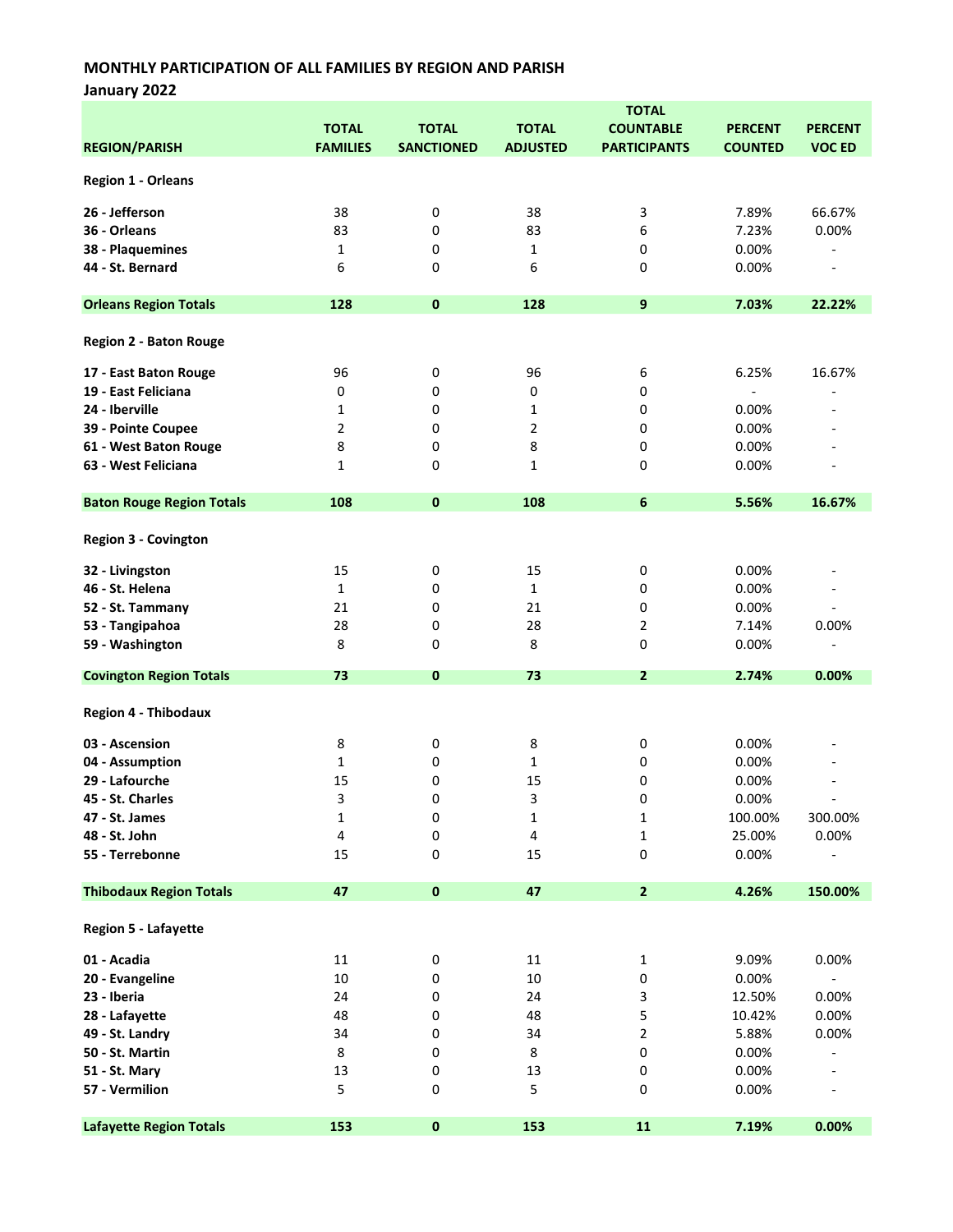January 2022

|                                   |                 |                   |                 | <b>TOTAL</b>        |                          |                              |
|-----------------------------------|-----------------|-------------------|-----------------|---------------------|--------------------------|------------------------------|
|                                   | <b>TOTAL</b>    | <b>TOTAL</b>      | <b>TOTAL</b>    | <b>COUNTABLE</b>    | <b>PERCENT</b>           | <b>PERCENT</b>               |
| <b>REGION/PARISH</b>              | <b>FAMILIES</b> | <b>SANCTIONED</b> | <b>ADJUSTED</b> | <b>PARTICIPANTS</b> | <b>COUNTED</b>           | <b>VOC ED</b>                |
|                                   |                 |                   |                 |                     |                          |                              |
| Region 6 - Lake Charles           |                 |                   |                 |                     |                          |                              |
| 02 - Allen                        |                 |                   |                 |                     |                          |                              |
|                                   | 5               | 0                 | 5               | 2                   | 40.00%                   | 0.00%                        |
| 06 - Beauregard                   | 3               | 0                 | 3               | 0                   | 0.00%                    | $\overline{\phantom{a}}$     |
| 10 - Calcasieu                    | 25              | 0                 | 25              | 1                   | 4.00%                    | 0.00%                        |
| 12 - Cameron                      | 0               | 0                 | 0               | 0                   | $\overline{\phantom{a}}$ |                              |
| 27 - Jefferson Davis              | 5               | 0                 | 5               | 0                   | 0.00%                    | $\overline{a}$               |
| <b>Lake Charles Region Totals</b> | 38              | $\pmb{0}$         | 38              | 3                   | 7.89%                    | 0.00%                        |
|                                   |                 |                   |                 |                     |                          |                              |
| Region 7 - Alexandria             |                 |                   |                 |                     |                          |                              |
| 05 - Avoyelles                    | 5               | 0                 | 5               | 0                   | 0.00%                    |                              |
| 13 - Catahoula                    | 1               | 0                 | $\mathbf{1}$    | 0                   | 0.00%                    |                              |
| 15 - Concordia                    | 3               | 0                 | 3               | 0                   | 0.00%                    |                              |
| 22 - Grant                        | 0               | 0                 | 0               | 0                   | $\blacksquare$           |                              |
| 30 - Lasalle                      | 4               | 0                 | 4               | 0                   | 0.00%                    |                              |
| 40 - Rapides                      | 23              | 0                 | 23              | 2                   | 8.70%                    | 0.00%                        |
| 58 - Vernon                       | 3               | 0                 | 3               | 0                   | 0.00%                    |                              |
| 64 - Winn                         | 1               | 0                 | $\mathbf{1}$    | 0                   | 0.00%                    |                              |
|                                   |                 |                   |                 |                     |                          |                              |
| <b>Alexandria Region Totals</b>   | 40              | 0                 | 40              | $\overline{2}$      | 5.00%                    | 0.00%                        |
| <b>Region 8 - Shreveport</b>      |                 |                   |                 |                     |                          |                              |
| 08 - Bossier                      | 11              | 0                 | 11              | 0                   | 0.00%                    |                              |
| 09 - Caddo                        | 58              | 0                 | 58              | 1                   | 1.72%                    | 0.00%                        |
| 16 - DeSoto                       | $\overline{2}$  | 0                 | $\overline{2}$  | 0                   | 0.00%                    | $\qquad \qquad \blacksquare$ |
| 35 - Natchitoches                 | 14              | 0                 | 14              | 2                   | 14.29%                   | 0.00%                        |
| 41 - Red River                    | 0               | 0                 | 0               | 0                   | $\overline{\phantom{a}}$ | $\overline{\phantom{a}}$     |
| 43 - Sabine                       | 1               | 0                 | $\mathbf{1}$    | 0                   | 0.00%                    |                              |
| 60 - Webster                      | 7               | 0                 | $\overline{7}$  | 0                   | 0.00%                    |                              |
|                                   |                 |                   |                 |                     |                          |                              |
| <b>Shreveport Region Totals</b>   | 93              | $\mathbf 0$       | 93              | 3                   | 3.23%                    | 0.00%                        |
| Region 9 - Monroe                 |                 |                   |                 |                     |                          |                              |
| 07 - Bienville                    | 2               | 0                 | 2               | 0                   | 0.00%                    |                              |
| 11 - Caldwell                     | 3               | 0                 | 3               | 0                   | 0.00%                    |                              |
| 18 - East Carroll                 | 1               | 0                 | $\mathbf{1}$    | 0                   | 0.00%                    |                              |
| 21 - Franklin                     | 3               |                   |                 | 0                   | 0.00%                    | $\overline{a}$               |
| 25 - Jackson                      |                 | 0                 | 3               |                     |                          |                              |
|                                   | 8               | 0                 | 8               | 1                   | 12.50%                   | 0.00%                        |
| 31 - Lincoln<br>33 - Madison      | 11              | 0                 | $11\,$          | 1                   | 9.09%                    | 0.00%                        |
|                                   | 5               | 0                 | 5               | 0                   | 0.00%                    |                              |
| 34 - Morehouse                    | 16              | 0                 | 16              | 0                   | 0.00%                    |                              |
| 37 - Ouachita                     | 52              | 0                 | 52              | 2                   | 3.85%                    | 0.00%                        |
| 42 - Richland                     | 4               | 0                 | 4               | 0                   | 0.00%                    | $\qquad \qquad \blacksquare$ |
| 54 - Tensas                       | 1               | 0                 | 1               | 0                   | $\blacksquare$           |                              |
| 56 - Union                        | 2               | 0                 | 2               | 1                   | 50.00%                   | 0.00%                        |
| 62 - West Carroll                 | 4               | 0                 | 4               | 0                   | 0.00%                    |                              |
| <b>Monroe Region Totals</b>       | 112             | $\bf{0}$          | 112             | 5                   | 4.46%                    | 0.00%                        |
|                                   |                 |                   |                 |                     |                          |                              |
| <b>Others</b>                     | $\mathbf{2}$    | $\pmb{0}$         | $\mathbf 2$     | 0                   | 0.00%                    | ۰                            |
| <b>STATE</b>                      | 794             | 0                 | 794             | 43                  | 5.42%                    | 13.95%                       |
|                                   |                 |                   |                 |                     |                          |                              |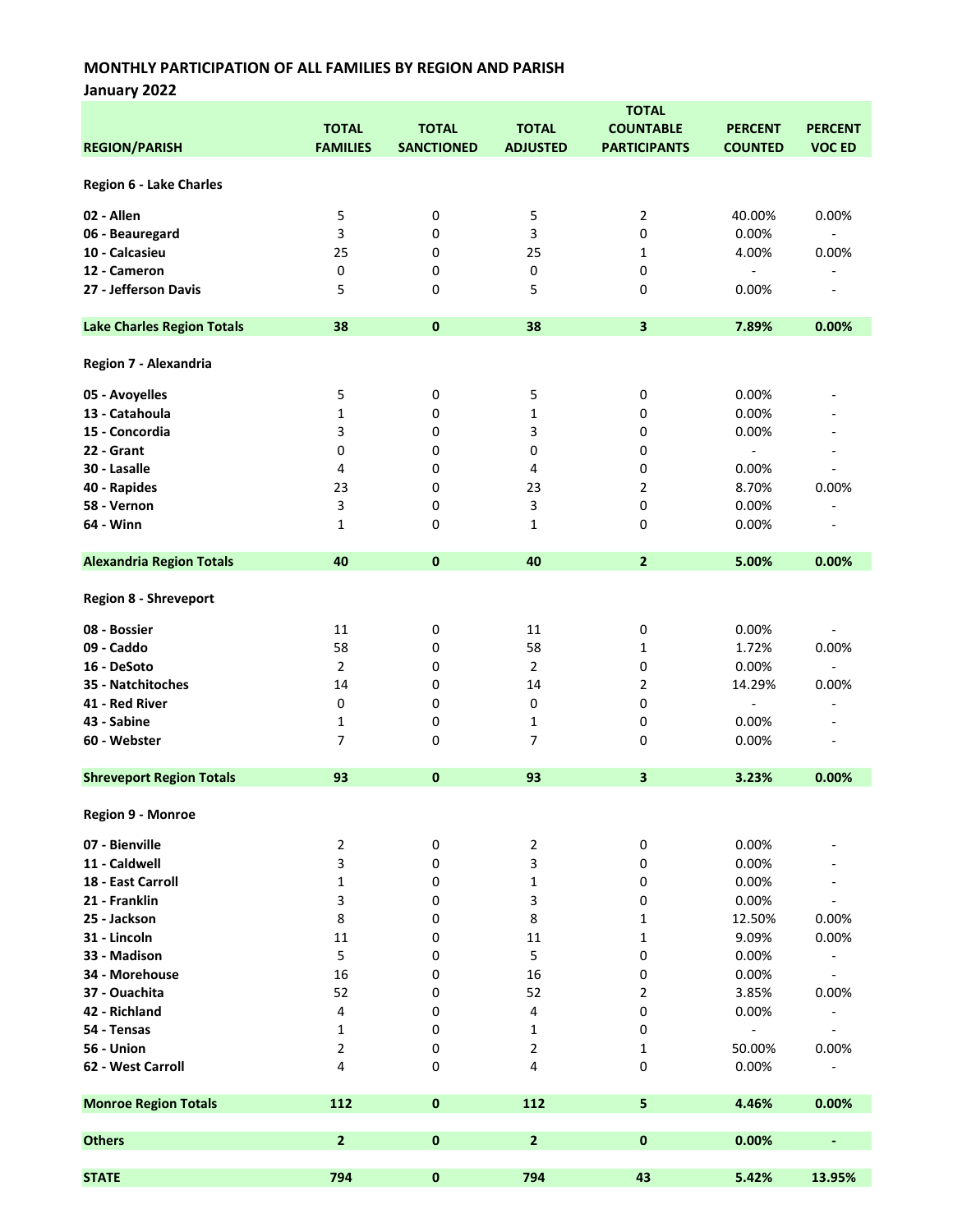December 2021

|                                  | <b>TOTAL</b>    |                   |                 |                     |                |                          |
|----------------------------------|-----------------|-------------------|-----------------|---------------------|----------------|--------------------------|
|                                  | <b>TOTAL</b>    | <b>TOTAL</b>      | <b>TOTAL</b>    | <b>COUNTABLE</b>    | <b>PERCENT</b> | <b>PERCENT</b>           |
| <b>REGION/PARISH</b>             | <b>FAMILIES</b> | <b>SANCTIONED</b> | <b>ADJUSTED</b> | <b>PARTICIPANTS</b> | <b>COUNTED</b> | <b>VOC ED</b>            |
|                                  |                 |                   |                 |                     |                |                          |
| <b>Region 1 - Orleans</b>        |                 |                   |                 |                     |                |                          |
| 26 - Jefferson                   | 34              | 0                 | 34              | 2                   | 5.88%          | 100.00%                  |
| 36 - Orleans                     | 69              | 0                 | 69              | $\mathbf{1}$        | 1.45%          | 0.00%                    |
|                                  |                 | 0                 | 1               | 0                   |                |                          |
| 38 - Plaquemines                 | 1               |                   |                 |                     | 0.00%          |                          |
| 44 - St. Bernard                 | 4               | 0                 | 4               | 0                   | 0.00%          | $\overline{\phantom{0}}$ |
| <b>Orleans Region Totals</b>     | 108             | $\pmb{0}$         | 108             | 3                   | 2.78%          | 66.67%                   |
| <b>Region 2 - Baton Rouge</b>    |                 |                   |                 |                     |                |                          |
| 17 - East Baton Rouge            | 92              | 0                 | 92              | 0                   | 0.00%          |                          |
| 19 - East Feliciana              | 0               | 0                 | 0               | 0                   | $\blacksquare$ |                          |
| 24 - Iberville                   | 1               | 0                 | 1               | 0                   | 0.00%          |                          |
| 39 - Pointe Coupee               | 1               | 0                 | 1               | 0                   | 0.00%          |                          |
|                                  |                 |                   |                 |                     |                |                          |
| 61 - West Baton Rouge            | 6               | 0                 | 6               | 0                   | 0.00%          |                          |
| 63 - West Feliciana              | $\overline{2}$  | 0                 | 2               | 0                   | 0.00%          |                          |
| <b>Baton Rouge Region Totals</b> | 102             | $\pmb{0}$         | 102             | 0                   | 0.00%          | $\blacksquare$           |
| <b>Region 3 - Covington</b>      |                 |                   |                 |                     |                |                          |
| 32 - Livingston                  | 13              | 0                 | 13              | 0                   | 0.00%          |                          |
| 46 - St. Helena                  | $\mathbf{1}$    | 0                 | 1               | 0                   | 0.00%          |                          |
| 52 - St. Tammany                 | 24              | 0                 | 24              | 0                   | 0.00%          |                          |
|                                  |                 |                   |                 |                     |                |                          |
| 53 - Tangipahoa                  | 25              | 0                 | 25              | 0                   | 0.00%          |                          |
| 59 - Washington                  | 7               | 0                 | 7               | 0                   | 0.00%          |                          |
| <b>Covington Region Totals</b>   | 70              | $\mathbf 0$       | 70              | 0                   | 0.00%          | $\blacksquare$           |
| <b>Region 4 - Thibodaux</b>      |                 |                   |                 |                     |                |                          |
| 03 - Ascension                   | 7               | 0                 | 7               | 0                   | 0.00%          |                          |
| 04 - Assumption                  | 1               | 0                 | 1               | 0                   | 0.00%          |                          |
| 29 - Lafourche                   | 15              | 0                 | 15              | 1                   | 6.67%          | 0.00%                    |
|                                  | 3               | 0                 | 3               | 0                   |                |                          |
| 45 - St. Charles                 |                 |                   |                 |                     | 0.00%          |                          |
| 47 - St. James                   | 2               | 0                 | 2               | 0                   | 0.00%          | $\overline{\phantom{a}}$ |
| 48 - St. John                    | 4               | 0                 | 4               | 0                   | 0.00%          |                          |
| 55 - Terrebonne                  | 17              | 0                 | 17              | 1                   | 5.88%          | 0.00%                    |
| <b>Thibodaux Region Totals</b>   | 49              | $\pmb{0}$         | 49              | $\mathbf{z}$        | 4.08%          | 0.00%                    |
| Region 5 - Lafayette             |                 |                   |                 |                     |                |                          |
| 01 - Acadia                      | 11              | 0                 | 11              | 0                   | 0.00%          |                          |
| 20 - Evangeline                  | 10              | 0                 | $10\,$          | 1                   | 10.00%         | 0.00%                    |
| 23 - Iberia                      | 24              | 0                 | 24              | 0                   | 0.00%          | $\overline{\phantom{a}}$ |
|                                  |                 |                   |                 |                     |                |                          |
| 28 - Lafayette                   | 43              | 0                 | 43              | 3                   | 6.98%          | 0.00%                    |
| 49 - St. Landry                  | 32              | 0                 | 32              | 3                   | 9.38%          | 0.00%                    |
| 50 - St. Martin                  | $10\,$          | 0                 | $10\,$          | 0                   | 0.00%          |                          |
| 51 - St. Mary                    | 13              | 0                 | 13              | 0                   | 0.00%          |                          |
| 57 - Vermilion                   | 5               | 0                 | 5               | 0                   | 0.00%          |                          |
| <b>Lafayette Region Totals</b>   | 148             | $\pmb{0}$         | 148             | 7                   | 4.73%          | 0.00%                    |
|                                  |                 |                   |                 |                     |                |                          |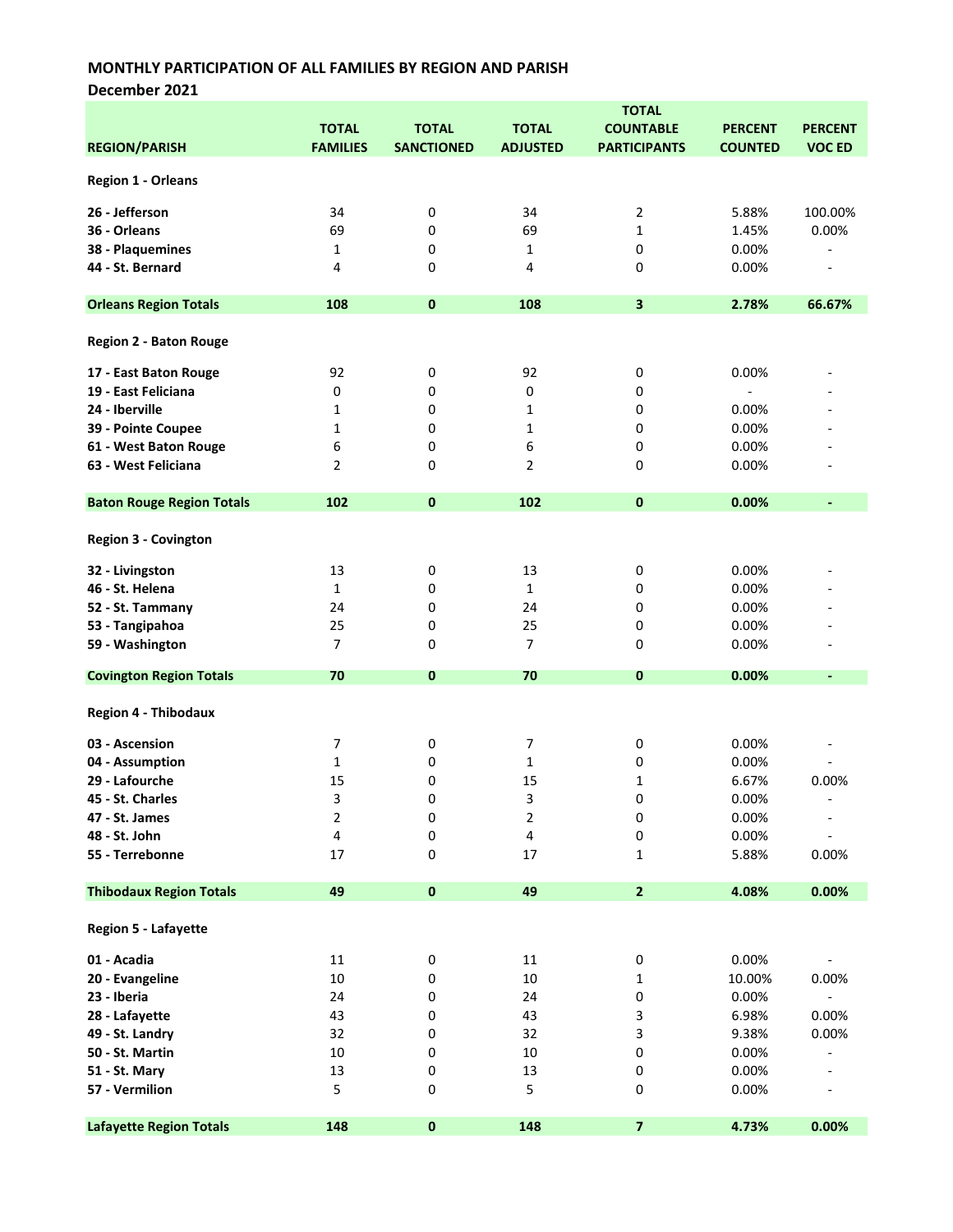December 2021

|                                   | <b>TOTAL</b>    | <b>TOTAL</b>      | <b>TOTAL</b>            | <b>TOTAL</b><br><b>COUNTABLE</b> | <b>PERCENT</b>           | <b>PERCENT</b>               |
|-----------------------------------|-----------------|-------------------|-------------------------|----------------------------------|--------------------------|------------------------------|
| <b>REGION/PARISH</b>              | <b>FAMILIES</b> | <b>SANCTIONED</b> | <b>ADJUSTED</b>         | <b>PARTICIPANTS</b>              | <b>COUNTED</b>           | <b>VOC ED</b>                |
| <b>Region 6 - Lake Charles</b>    |                 |                   |                         |                                  |                          |                              |
| 02 - Allen                        | 5               | 0                 | 5                       | $\overline{2}$                   | 40.00%                   | 100.00%                      |
| 06 - Beauregard                   | 3               | 0                 | 3                       | 0                                | 0.00%                    | ٠                            |
| 10 - Calcasieu                    | 23              | 0                 | 23                      | 0                                | 0.00%                    |                              |
| 12 - Cameron                      | 0               | 0                 | 0                       | 0                                |                          |                              |
| 27 - Jefferson Davis              | $\overline{2}$  | 0                 | $\overline{2}$          | 0                                | 0.00%                    |                              |
| <b>Lake Charles Region Totals</b> | 33              | $\pmb{0}$         | 33                      | $\overline{2}$                   | 6.06%                    | 100.00%                      |
| Region 7 - Alexandria             |                 |                   |                         |                                  |                          |                              |
| 05 - Avoyelles                    | 6               | 0                 | 6                       | 0                                | 0.00%                    |                              |
| 13 - Catahoula                    | $\overline{2}$  | 0                 | 2                       | 1                                | 50.00%                   | 0.00%                        |
| 15 - Concordia                    | 3               | 0                 | 3                       | 0                                | 0.00%                    | ۳                            |
| 22 - Grant                        | 0               | 0                 | 0                       | 0                                | $\overline{\phantom{a}}$ |                              |
| 30 - Lasalle                      | 3               | 0                 | 3                       | 0                                | 0.00%                    | $\overline{a}$               |
| 40 - Rapides                      | 24              | 0                 | 24                      | $\overline{2}$                   | 8.33%                    | 0.00%                        |
| 58 - Vernon                       | 4               | 0                 | 4                       | 0                                | 0.00%                    |                              |
| 64 - Winn                         | 1               | 0                 | 1                       | 0                                | 0.00%                    |                              |
| <b>Alexandria Region Totals</b>   | 43              | $\pmb{0}$         | 43                      | 3                                | 6.98%                    | 0.00%                        |
| <b>Region 8 - Shreveport</b>      |                 |                   |                         |                                  |                          |                              |
| 08 - Bossier                      | 9               | 0                 | 9                       | 0                                | 0.00%                    |                              |
| 09 - Caddo                        | 48              | 0                 | 48                      | 0                                | 0.00%                    |                              |
| 16 - DeSoto                       | 1               | 0                 | 1                       | 0                                | 0.00%                    |                              |
| 35 - Natchitoches                 | 9               | 0                 | 9                       | 0                                | 0.00%                    |                              |
| 41 - Red River                    | 0               | 0                 | 0                       | 0                                | $\overline{\phantom{a}}$ |                              |
| 43 - Sabine                       | 1               | 0                 | 1                       | 0                                | 0.00%                    |                              |
| 60 - Webster                      | 8               | 0                 | 8                       | 0                                | 0.00%                    |                              |
| <b>Shreveport Region Totals</b>   | 76              | $\bf{0}$          | 76                      | $\pmb{0}$                        | 0.00%                    | $\qquad \qquad \blacksquare$ |
| Region 9 - Monroe                 |                 |                   |                         |                                  |                          |                              |
| 07 - Bienville                    | 2               | 0                 | $\overline{2}$          | 0                                | 0.00%                    |                              |
| 11 - Caldwell                     | 3               | 0                 | 3                       | 0                                | 0.00%                    |                              |
| 18 - East Carroll                 | $\mathbf 1$     | 0                 | 1                       | 0                                | 0.00%                    |                              |
| 21 - Franklin                     | 4               | 0                 | 4                       | 0                                | 0.00%                    |                              |
| 25 - Jackson                      | 5               | 0                 | 5                       | 1                                | 20.00%                   | 0.00%                        |
| 31 - Lincoln                      | 10              | 0                 | 10                      | 1                                | 10.00%                   | 0.00%                        |
| 33 - Madison                      | 5               | 0                 | 5                       | 0                                | 0.00%                    |                              |
| 34 - Morehouse                    | 12              | 0                 | 12                      | 0                                | 0.00%                    | $\overline{\phantom{a}}$     |
| 37 - Ouachita                     | 47              | 0                 | 47                      | 2                                | 4.26%                    | 0.00%                        |
| 42 - Richland                     | 3               | 0                 | 3                       | 0                                | 0.00%                    | $\overline{\phantom{a}}$     |
| 54 - Tensas                       | 1               | 0                 | 1                       | 0                                | 0.00%                    |                              |
| 56 - Union                        | 3               | 0                 | 3                       | 1                                | 33.33%                   | 0.00%                        |
| 62 - West Carroll                 | 5               | 0                 | 5                       | 0                                | 0.00%                    |                              |
| <b>Monroe Region Totals</b>       | 101             | $\pmb{0}$         | 101                     | 5                                | 4.95%                    | 0.00%                        |
|                                   |                 |                   |                         |                                  |                          |                              |
| <b>Others</b>                     | 4               | $\pmb{0}$         | $\overline{\mathbf{4}}$ | $\pmb{0}$                        | 0.00%                    | ÷,                           |
| <b>STATE</b>                      | 734             | $\pmb{0}$         | 734                     | 22                               | 3.00%                    | 18.18%                       |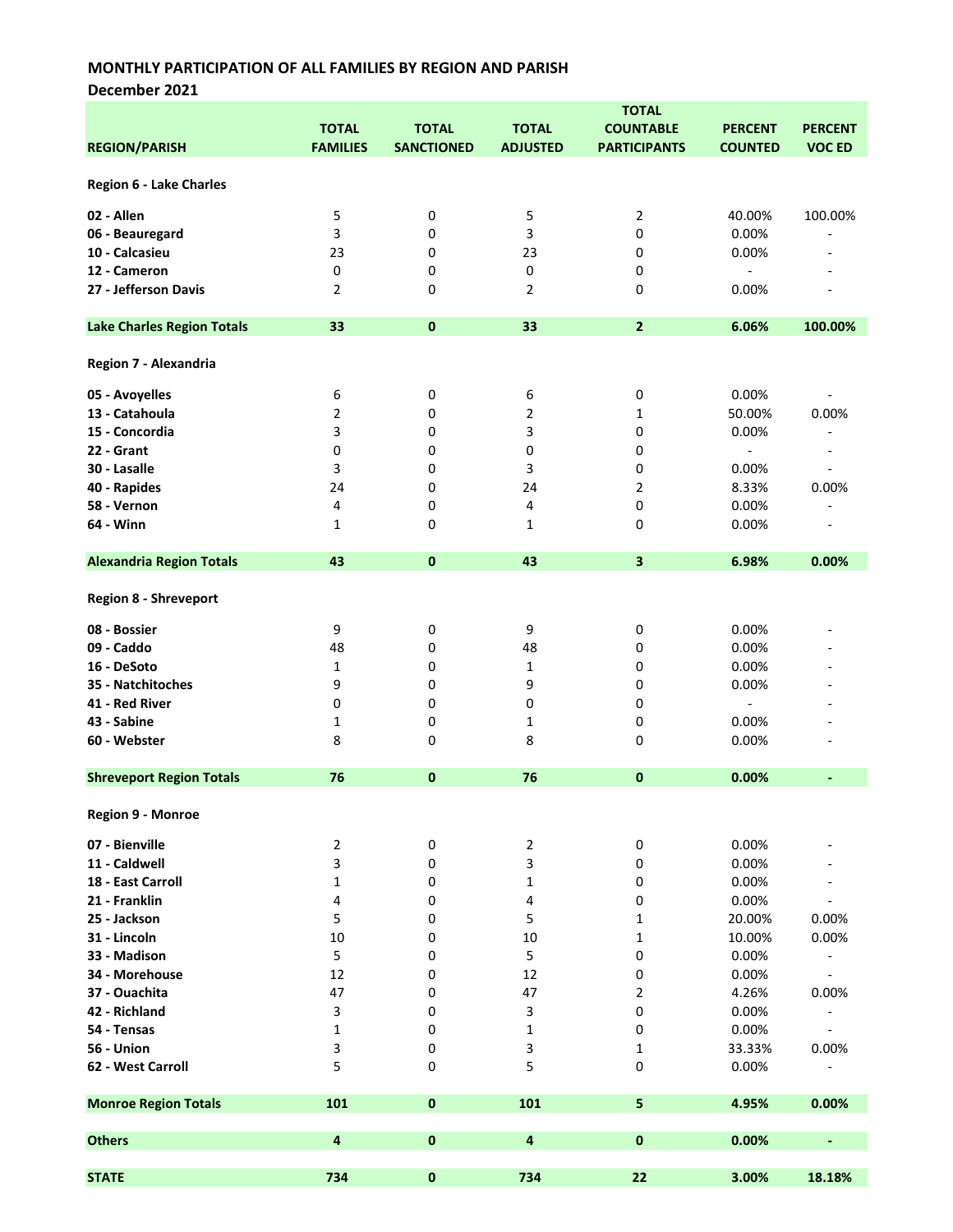November 2021

|                                  |                 |                   | <b>TOTAL</b>    |                     |                          |                          |  |
|----------------------------------|-----------------|-------------------|-----------------|---------------------|--------------------------|--------------------------|--|
|                                  | <b>TOTAL</b>    | <b>TOTAL</b>      | <b>TOTAL</b>    | <b>COUNTABLE</b>    | <b>PERCENT</b>           | <b>PERCENT</b>           |  |
| <b>REGION/PARISH</b>             | <b>FAMILIES</b> | <b>SANCTIONED</b> | <b>ADJUSTED</b> | <b>PARTICIPANTS</b> | <b>COUNTED</b>           | <b>VOC ED</b>            |  |
|                                  |                 |                   |                 |                     |                          |                          |  |
| <b>Region 1 - Orleans</b>        |                 |                   |                 |                     |                          |                          |  |
| 26 - Jefferson                   | 39              | 0                 | 39              | 4                   | 10.26%                   | 50.00%                   |  |
| 36 - Orleans                     | 64              | 0                 | 64              | 2                   | 3.13%                    | 0.00%                    |  |
|                                  |                 |                   |                 |                     |                          |                          |  |
| 38 - Plaquemines                 | $\mathbf{1}$    | 0                 | 1               | 0                   | 0.00%                    | $\overline{a}$           |  |
| 44 - St. Bernard                 | 5               | 0                 | 5               | 0                   | 0.00%                    | $\overline{a}$           |  |
| <b>Orleans Region Totals</b>     | 109             | $\mathbf{0}$      | 109             | $\boldsymbol{6}$    | 5.50%                    | 33.33%                   |  |
| <b>Region 2 - Baton Rouge</b>    |                 |                   |                 |                     |                          |                          |  |
| 17 - East Baton Rouge            | 87              | 0                 | 87              | 3                   | 3.45%                    | 33.33%                   |  |
| 19 - East Feliciana              | 0               | 0                 | 0               | 0                   | $\overline{\phantom{a}}$ |                          |  |
| 24 - Iberville                   | 1               | 0                 | $\mathbf{1}$    | 0                   | 0.00%                    |                          |  |
| 39 - Pointe Coupee               | 1               | 0                 | $\mathbf{1}$    | 0                   | 0.00%                    |                          |  |
|                                  |                 |                   |                 |                     |                          |                          |  |
| 61 - West Baton Rouge            | 4               | 0                 | 4               | 0                   | 0.00%                    | $\overline{a}$           |  |
| 63 - West Feliciana              | $\overline{2}$  | 0                 | $\overline{2}$  | 1                   | 50.00%                   | 0.00%                    |  |
| <b>Baton Rouge Region Totals</b> | 95              | $\mathbf 0$       | 95              | $\overline{4}$      | 4.21%                    | 25.00%                   |  |
| <b>Region 3 - Covington</b>      |                 |                   |                 |                     |                          |                          |  |
| 32 - Livingston                  | 11              | 0                 | 11              | 0                   | 0.00%                    |                          |  |
| 46 - St. Helena                  | $\mathbf 1$     | 0                 | $\mathbf{1}$    | 0                   | 0.00%                    |                          |  |
| 52 - St. Tammany                 | 25              | 0                 | 25              | 0                   | 0.00%                    |                          |  |
|                                  |                 |                   |                 |                     |                          |                          |  |
| 53 - Tangipahoa                  | 21              | 0                 | 21              | 0                   | 0.00%                    |                          |  |
| 59 - Washington                  | $\overline{7}$  | 0                 | 7               | 0                   | 0.00%                    |                          |  |
| <b>Covington Region Totals</b>   | 65              | 0                 | 65              | 0                   | 0.00%                    | $\blacksquare$           |  |
| <b>Region 4 - Thibodaux</b>      |                 |                   |                 |                     |                          |                          |  |
| 03 - Ascension                   | 6               | 0                 | 6               | 0                   | 0.00%                    |                          |  |
| 04 - Assumption                  | 0               | 0                 | 0               | 0                   | $\overline{a}$           |                          |  |
| 29 - Lafourche                   | 12              | 0                 | 12              | 1                   | 8.33%                    | 200.00%                  |  |
|                                  |                 | 0                 | 3               | 0                   | 0.00%                    |                          |  |
| 45 - St. Charles                 | 3               |                   |                 |                     |                          |                          |  |
| 47 - St. James                   | 2               | 0                 | $\overline{2}$  | 0                   | 0.00%                    |                          |  |
| 48 - St. John                    | 2               | 0                 | $\mathbf{2}$    | 0                   | 0.00%                    |                          |  |
| 55 - Terrebonne                  | 17              | 0                 | 17              | 0                   | 0.00%                    |                          |  |
| <b>Thibodaux Region Totals</b>   | 42              | $\pmb{0}$         | 42              | $\mathbf{1}$        | 2.38%                    | 200.00%                  |  |
| Region 5 - Lafayette             |                 |                   |                 |                     |                          |                          |  |
| 01 - Acadia                      | 13              | 0                 | 13              | $\mathbf{1}$        | 7.69%                    | 0.00%                    |  |
| 20 - Evangeline                  | 8               | 0                 | 8               | 2                   | 25.00%                   | 0.00%                    |  |
| 23 - Iberia                      | 23              | 0                 | 23              | 3                   | 13.04%                   | 0.00%                    |  |
|                                  | 41              |                   | 41              |                     |                          |                          |  |
| 28 - Lafayette                   |                 | 0                 |                 | 3                   | 7.32%                    | 0.00%                    |  |
| 49 - St. Landry                  | 31              | 0                 | 31              | 0                   | 0.00%                    |                          |  |
| 50 - St. Martin                  | 8               | 0                 | $\bf 8$         | 0                   | 0.00%                    | $\overline{\phantom{a}}$ |  |
| 51 - St. Mary                    | 14              | 0                 | 14              | 1                   | 7.14%                    | 100.00%                  |  |
| 57 - Vermilion                   | 4               | 0                 | 4               | 0                   | 0.00%                    |                          |  |
| <b>Lafayette Region Totals</b>   | 142             | $\pmb{0}$         | 142             | 10                  | 7.04%                    | 10.00%                   |  |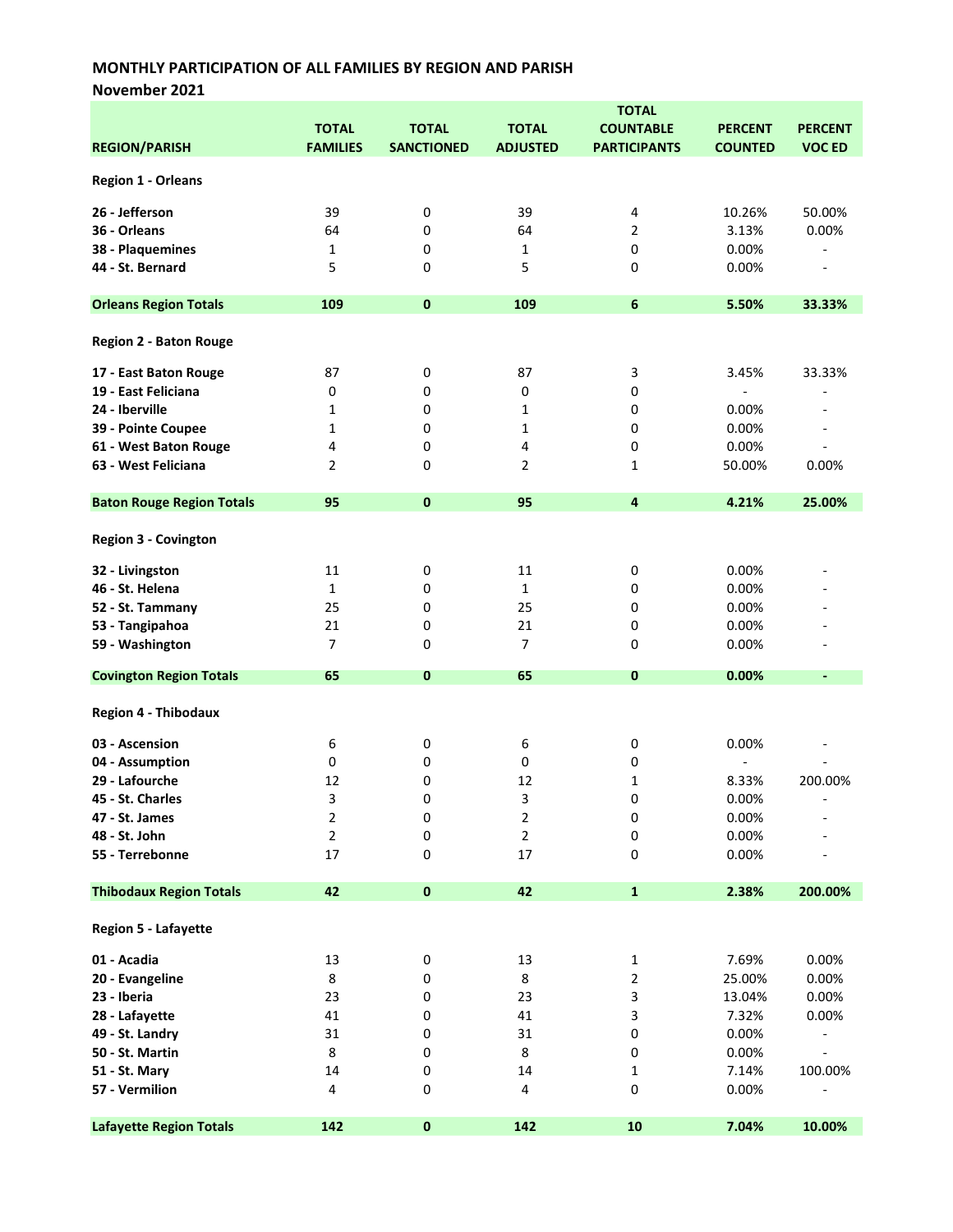November 2021

|                                   |                 |                   |                         | <b>TOTAL</b>        |                              |                              |
|-----------------------------------|-----------------|-------------------|-------------------------|---------------------|------------------------------|------------------------------|
|                                   | <b>TOTAL</b>    | <b>TOTAL</b>      | <b>TOTAL</b>            | <b>COUNTABLE</b>    | <b>PERCENT</b>               | <b>PERCENT</b>               |
| <b>REGION/PARISH</b>              | <b>FAMILIES</b> | <b>SANCTIONED</b> | <b>ADJUSTED</b>         | <b>PARTICIPANTS</b> | <b>COUNTED</b>               | <b>VOC ED</b>                |
|                                   |                 |                   |                         |                     |                              |                              |
| Region 6 - Lake Charles           |                 |                   |                         |                     |                              |                              |
|                                   |                 |                   |                         |                     |                              |                              |
| 02 - Allen                        | 5               | 0                 | 5                       | 2                   | 40.00%                       | 150.00%                      |
| 06 - Beauregard                   | 4               | 0                 | $\overline{\mathbf{4}}$ | 0                   | 0.00%                        |                              |
| 10 - Calcasieu                    | 24              | 0                 | 24                      | 0                   | 0.00%                        |                              |
| 12 - Cameron                      | 0               | 0                 | 0                       | 0                   | $\qquad \qquad \blacksquare$ |                              |
| 27 - Jefferson Davis              | $\overline{2}$  | 0                 | $\overline{2}$          | 0                   | 0.00%                        |                              |
|                                   |                 |                   |                         |                     |                              |                              |
|                                   |                 |                   |                         |                     |                              |                              |
| <b>Lake Charles Region Totals</b> | 35              | $\pmb{0}$         | 35                      | $\mathbf{2}$        | 5.71%                        | 150.00%                      |
|                                   |                 |                   |                         |                     |                              |                              |
| Region 7 - Alexandria             |                 |                   |                         |                     |                              |                              |
|                                   |                 |                   |                         |                     |                              |                              |
| 05 - Avoyelles                    | 5               | 0                 | 5                       | 1                   | 20.00%                       | 0.00%                        |
| 13 - Catahoula                    | 2               | 0                 | 2                       | 0                   | 0.00%                        |                              |
| 15 - Concordia                    | $\overline{2}$  | 0                 | $\overline{2}$          | 0                   | 0.00%                        | ۰                            |
| 22 - Grant                        | 0               | 0                 | 0                       | 0                   | $\overline{\phantom{a}}$     | ÷                            |
| 30 - Lasalle                      | 4               | 0                 | $\overline{\mathbf{4}}$ | 1                   | 25.00%                       | 200.00%                      |
| 40 - Rapides                      | 32              | 0                 | 32                      | 3                   | 9.38%                        | 0.00%                        |
| 58 - Vernon                       | 5               | 0                 | 5                       | 0                   | 0.00%                        |                              |
| 64 - Winn                         | $\mathbf{1}$    | 0                 | $\mathbf{1}$            | 0                   | 0.00%                        |                              |
|                                   |                 |                   |                         |                     |                              |                              |
| <b>Alexandria Region Totals</b>   | 51              | $\mathbf{0}$      | 51                      | 5                   | 9.80%                        | 40.00%                       |
|                                   |                 |                   |                         |                     |                              |                              |
| <b>Region 8 - Shreveport</b>      |                 |                   |                         |                     |                              |                              |
|                                   |                 |                   |                         |                     |                              |                              |
| 08 - Bossier                      | 6               | 0                 | 6                       | 1                   | 16.67%                       | 0.00%                        |
| 09 - Caddo                        | 45              | 0                 | 45                      | 1                   | 2.22%                        | 0.00%                        |
| 16 - DeSoto                       | 0               | 0                 | 0                       | 0                   | $\overline{a}$               | $\overline{a}$               |
|                                   | 7               |                   |                         |                     |                              |                              |
| 35 - Natchitoches                 |                 | 0                 | $\overline{7}$          | 0                   | 0.00%                        |                              |
| 41 - Red River                    | 0               | 0                 | 0                       | 0                   | $\overline{\phantom{a}}$     |                              |
| 43 - Sabine                       | 1               | 0                 | 1                       | 0                   | 0.00%                        |                              |
| 60 - Webster                      | $\overline{7}$  | 0                 | 7                       | 0                   | 0.00%                        | ٠                            |
|                                   |                 |                   |                         |                     |                              |                              |
| <b>Shreveport Region Totals</b>   | 66              | $\pmb{0}$         | 66                      | $\overline{2}$      | 3.03%                        | 0.00%                        |
|                                   |                 |                   |                         |                     |                              |                              |
| Region 9 - Monroe                 |                 |                   |                         |                     |                              |                              |
|                                   |                 |                   |                         |                     |                              |                              |
| 07 - Bienville                    | 3               | 0                 | 3                       | 0                   | 0.00%                        |                              |
| 11 - Caldwell                     | 2               | 0                 | $\mathbf{2}$            | 0                   | 0.00%                        |                              |
| 18 - East Carroll                 | 1               | 0                 | $\mathbf{1}$            | 0                   | 0.00%                        |                              |
| 21 - Franklin                     | 2               | 0                 | $\mathbf 2$             | 0                   | 0.00%                        |                              |
| 25 - Jackson                      | $\overline{7}$  | 0                 | $\overline{7}$          | 2                   | 28.57%                       | 0.00%                        |
| 31 - Lincoln                      | 11              | 0                 | 11                      | 0                   | 0.00%                        |                              |
| 33 - Madison                      | 5               | 0                 | 5                       | 0                   | 0.00%                        |                              |
| 34 - Morehouse                    | 11              | 0                 | 11                      | 0                   | 0.00%                        |                              |
| 37 - Ouachita                     | 47              | 0                 | 47                      | 2                   | 4.26%                        | 50.00%                       |
|                                   |                 |                   |                         |                     |                              |                              |
| 42 - Richland                     | 3               | 0                 | 3                       | 0                   | 0.00%                        |                              |
| 54 - Tensas                       | $\mathbf 1$     | 0                 | $\mathbf{1}$            | 0                   | 0.00%                        |                              |
| 56 - Union                        | 2               | 0                 | $\mathbf 2$             | 0                   | 0.00%                        |                              |
| 62 - West Carroll                 | 5               | 0                 | 5                       | 0                   | 0.00%                        |                              |
|                                   |                 |                   |                         |                     |                              |                              |
| <b>Monroe Region Totals</b>       | 100             | $\pmb{0}$         | 100                     | 4                   | 4.00%                        | 25.00%                       |
|                                   |                 |                   |                         |                     |                              |                              |
| <b>Others</b>                     | 5               | $\pmb{0}$         | 5                       | $\pmb{0}$           | 0.00%                        | $\qquad \qquad \blacksquare$ |
|                                   |                 |                   |                         |                     |                              |                              |
| <b>STATE</b>                      | 710             | $\pmb{0}$         | 710                     | 34                  | 4.79%                        | 35.29%                       |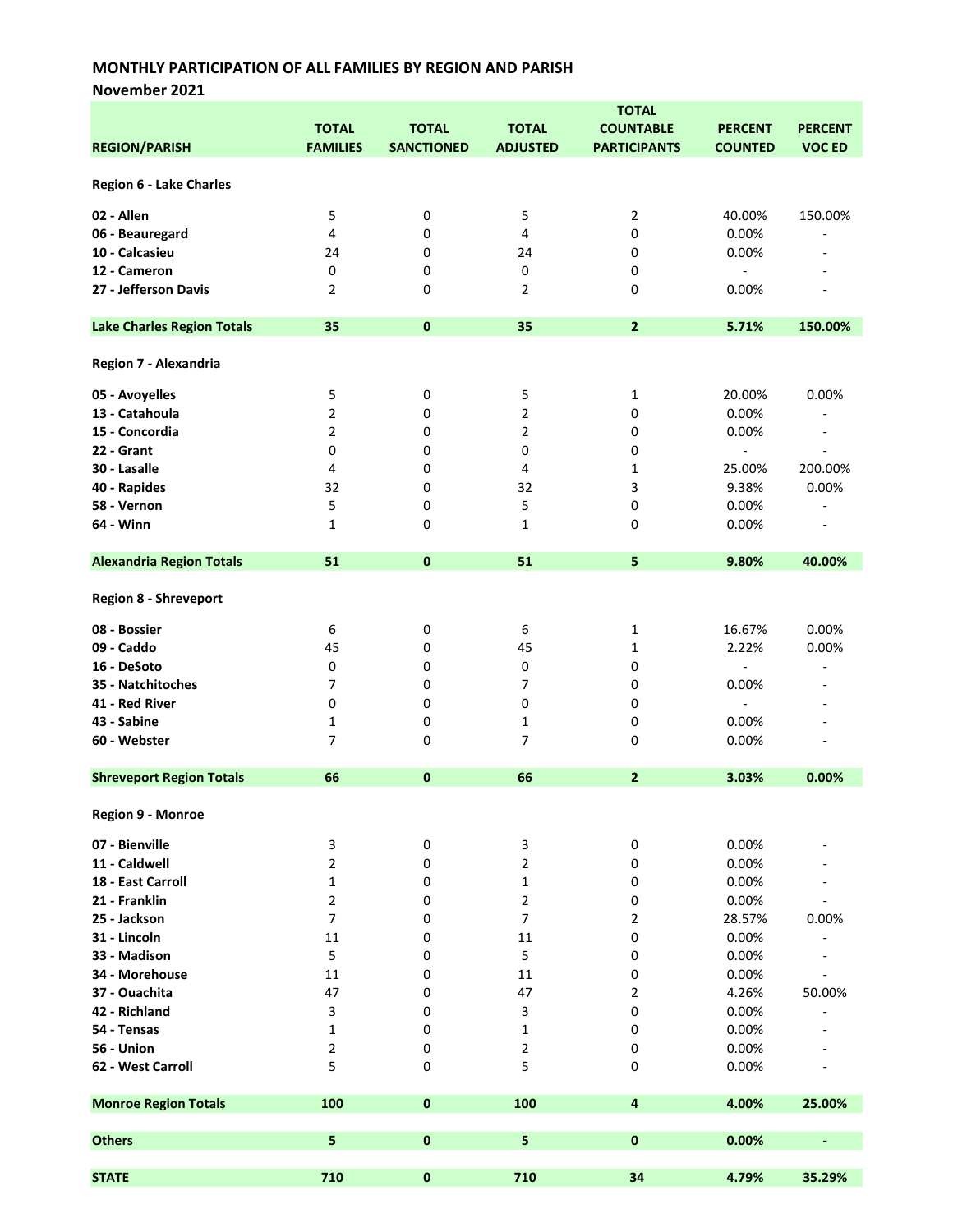October 2021

|                                  |                 |                   |                  | <b>TOTAL</b>            |                          |                          |
|----------------------------------|-----------------|-------------------|------------------|-------------------------|--------------------------|--------------------------|
|                                  | <b>TOTAL</b>    | <b>TOTAL</b>      | <b>TOTAL</b>     | <b>COUNTABLE</b>        | <b>PERCENT</b>           | <b>PERCENT</b>           |
| <b>REGION/PARISH</b>             | <b>FAMILIES</b> | <b>SANCTIONED</b> | <b>ADJUSTED</b>  | <b>PARTICIPANTS</b>     | <b>COUNTED</b>           | <b>VOC ED</b>            |
|                                  |                 |                   |                  |                         |                          |                          |
| <b>Region 1 - Orleans</b>        |                 |                   |                  |                         |                          |                          |
| 26 - Jefferson                   | 33              | 0                 | 33               | 1                       | 3.03%                    | 100.00%                  |
| 36 - Orleans                     | 50              | 0                 | 50               | 0                       | 0.00%                    |                          |
|                                  | $\mathbf 0$     |                   |                  |                         |                          |                          |
| 38 - Plaquemines                 |                 | 0                 | 0                | 0                       |                          | $\overline{\phantom{a}}$ |
| 44 - St. Bernard                 | 4               | 0                 | 4                | 0                       | 0.00%                    | $\blacksquare$           |
| <b>Orleans Region Totals</b>     | 87              | $\pmb{0}$         | 87               | $\mathbf{1}$            | 1.15%                    | 100.00%                  |
|                                  |                 |                   |                  |                         |                          |                          |
| <b>Region 2 - Baton Rouge</b>    |                 |                   |                  |                         |                          |                          |
| 17 - East Baton Rouge            | 81              | 0                 | 81               | 3                       | 3.70%                    | 33.33%                   |
| 19 - East Feliciana              | 0               | 0                 | 0                | 0                       | $\overline{\phantom{a}}$ |                          |
| 24 - Iberville                   | 1               | 0                 | 1                | 0                       | 0.00%                    |                          |
| 39 - Pointe Coupee               | $\mathbf{1}$    | 0                 | 1                | 0                       | 0.00%                    |                          |
| 61 - West Baton Rouge            | 3               | 0                 | 3                | 0                       | 0.00%                    |                          |
| 63 - West Feliciana              | $\overline{2}$  | 0                 | $\overline{2}$   | 0                       | 0.00%                    |                          |
|                                  |                 |                   |                  |                         |                          |                          |
| <b>Baton Rouge Region Totals</b> | 88              | $\mathbf 0$       | 88               | $\overline{\mathbf{3}}$ | 3.41%                    | 33.33%                   |
|                                  |                 |                   |                  |                         |                          |                          |
| Region 3 - Covington             |                 |                   |                  |                         |                          |                          |
| 32 - Livingston                  | 8               | 0                 | 8                | 0                       | 0.00%                    |                          |
| 46 - St. Helena                  | $\mathbf{1}$    | 0                 | $\mathbf{1}$     | 0                       | 0.00%                    |                          |
| 52 - St. Tammany                 | 23              | 0                 | 23               | 0                       | 0.00%                    |                          |
| 53 - Tangipahoa                  | 19              | 0                 | 19               | 0                       | 0.00%                    |                          |
| 59 - Washington                  | $\overline{7}$  | 0                 | 7                | 0                       | 0.00%                    |                          |
|                                  |                 |                   |                  |                         |                          |                          |
| <b>Covington Region Totals</b>   | 58              | 0                 | 58               | 0                       | 0.00%                    | ٠                        |
| <b>Region 4 - Thibodaux</b>      |                 |                   |                  |                         |                          |                          |
| 03 - Ascension                   | 6               | 0                 | 6                | 0                       | 0.00%                    |                          |
| 04 - Assumption                  | 0               | 0                 | 0                | 0                       |                          |                          |
| 29 - Lafourche                   | 10              | 0                 | 10               | 1                       | 10.00%                   | 0.00%                    |
| 45 - St. Charles                 | $\mathbf{1}$    | 0                 | $\mathbf{1}$     | 0                       | 0.00%                    |                          |
| 47 - St. James                   | 2               | 0                 | $\mathbf 2$      | 0                       | 0.00%                    |                          |
| 48 - St. John                    | $\overline{2}$  | $\pmb{0}$         | $\mathbf 2$      | 0                       | 0.00%                    |                          |
| 55 - Terrebonne                  | 14              | 0                 | 14               | 0                       | 0.00%                    |                          |
|                                  |                 |                   |                  |                         |                          |                          |
| <b>Thibodaux Region Totals</b>   | 35              | $\pmb{0}$         | 35               | $\mathbf{1}$            | 2.86%                    | 0.00%                    |
| Region 5 - Lafayette             |                 |                   |                  |                         |                          |                          |
| 01 - Acadia                      | 14              | 0                 | 14               | 0                       | 0.00%                    |                          |
| 20 - Evangeline                  | $\overline{7}$  | 0                 | $\boldsymbol{7}$ | 2                       | 28.57%                   | 0.00%                    |
| 23 - Iberia                      | 22              | 0                 | 22               | 2                       | 9.09%                    | 0.00%                    |
| 28 - Lafayette                   | 34              | 0                 | 34               | 1                       |                          | 0.00%                    |
|                                  |                 |                   | 25               | 0                       | 2.94%                    |                          |
| 49 - St. Landry                  | 25              | 0                 |                  |                         | 0.00%                    |                          |
| 50 - St. Martin                  | 6               | 0                 | 6                | 0                       | 0.00%                    | $\overline{\phantom{a}}$ |
| 51 - St. Mary                    | 12              | 0                 | 12               | 1                       | 8.33%                    | 0.00%                    |
| 57 - Vermilion                   | 6               | 0                 | 6                | 1                       | 16.67%                   | 0.00%                    |
| <b>Lafayette Region Totals</b>   | 126             | $\pmb{0}$         | 126              | $\overline{7}$          | 5.56%                    | 0.00%                    |
|                                  |                 |                   |                  |                         |                          |                          |